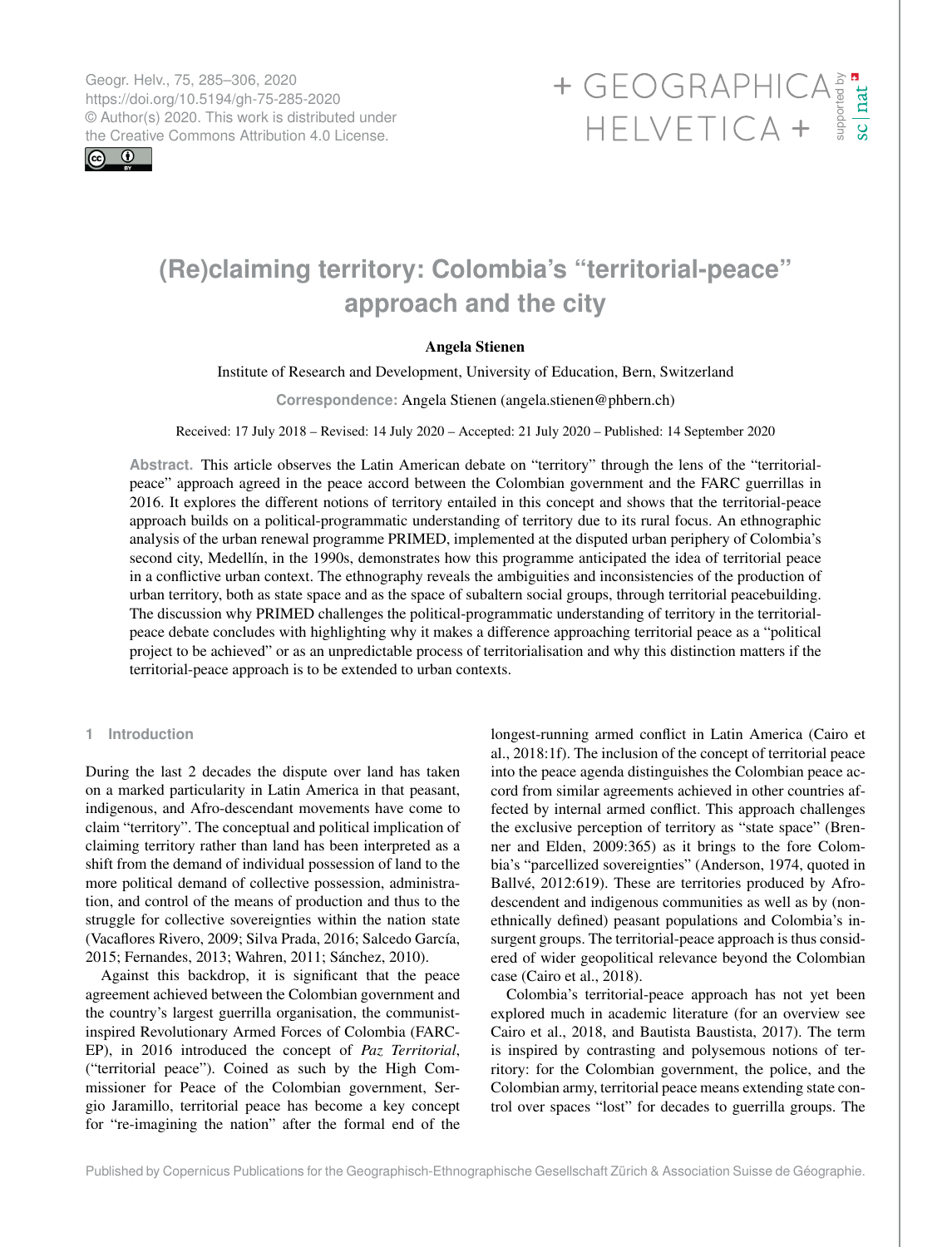FARC-EP in contrast, stress that Colombia is configured in multiple territories and that to establish territorial peace, a "deep structural and cultural transformation" is needed (Cairo and Ríos, 2018:5; Bautista Bautista, 2017). Hence, the territorial-peace approach articulates two different and conflicting notions of territory: "territory" (in singular) as state space and "territories" (in the plural) as "self-governed spaces" that fragment the state space.

Scholars criticise both negotiating parties for conceiving territory in a reductionist and biased way. Both focused primarily on the countryside as the arena of Colombia's armed conflict. For a long time, both parties have regarded the disputed rural space as a "repository" of resources to fuel the war or to be exploited for economic reasons (Piazzini Suárez, 2018:7; Cairo et al., 2018). Cities and the urban dimension of Colombia's armed conflict are not explicitly addressed in the 2016 peace accord, and local experiences of peacebuilding have been explored almost exclusively in rural areas (Ruano Jiménez, 2019; Olarte-Olarte, 2019; Courtheyn, 2018; Oslender, 2018; Rodríguez Muñoz, 2018; Gruner, 2017; Forero and Urrea, 2016; Daniels Puello, 2015; Salcedo Gracía, 2015). Scholars complain that territorial peacebuilding is still underexposed in urban contexts, although the rural armed conflict has severely affected urban development in Colombia (Montoya Arango, 2018; Piazzini Suárez, 2018; Sánchez Medina, 2016; Zapata, 2015).

The aim of this article is to further this scholarship. I discuss an earlier initiative of territorial peacebuilding in a conflictive urban context through the lens of the 2016 territorialpeace approach. I revisit my ethnographic data on the "Programme for the Holistic Improvement of Substandard Settlements in Medellín" (Programa Integral de Mejoramiento de Barrios Subnormales de Medellín), abbreviated in Spanish as PRIMED, implemented in Colombia's second city Medellín during the 1990s (Stienen, 2005, 2016). The explicit goal of PRIMED was territorial peacebuilding to address Medellín's extreme urban violence in the 1990s (Alcaldía de Medellín, 1998; Consejería Presidencial para Medellín y su Ara Metropolitana, 1993). I show how this programme anticipated the 2016 territorial-peace approach in an urban context.

In the early 1990s, Medellín was regarded as a laboratory in which the tragedy of the Colombian conflict averaged 22 murders per day for a total population of 1.6 mil-lion.<sup>[1](#page-1-0)</sup> The majority of these victims were boys and young men, aged 12 to 33 years (Arias et al., 1994:30f). Many of these youngsters were members of rival *milicias* (vigilante groups influenced by Colombia's guerrilla organisations) and criminal gangs (established by the Medellín drug cartel). These groups were fighting violent turf wars in Medellín's irregularly constructed deprived neighbourhoods (Medina, 2006; Gutiérrez Sanín and Jaramillo, 2004; Angarita Cañas, 2003; Franco, 2003; Jaramillo et al., 1998). However, during the 1990s Medellín was also a city with an atmosphere of change. In 1991, Colombia's Political Constitution was totally reformed, and the new charter enacted new political and social rights. It also declared Colombia as a multicultural and pluri-ethnic nation. At that time, the constitutional reform was widely conceived as a "pact for peace and social integration" and raised the hope that it would guide Colombian society towards reconciliation, democratisation, and peace (e.g. Salcedo Gracía, 2015; Dugas, 1993). This was the context of vivid civil activism in Medellín during the 1990s. Experimental social and political initiatives were developed in the city to address the urban conflict. These initiatives included peace agreements with the illegal armed youth groups that operated in the city and pioneering initiatives of territorial peacebuilding through neighbourhood upgrading and urban redevelopment programmes (Stienen, 1998, 2005). PRIMED was the most iconic of these programmes.

Renewed interest in PRIMED in the territorial-peace debate (see e.g. Sánchez Medina, 2016) suggests that a closer look at this little-examined programme will introduce an urban perspective into this debate. $^2$  $^2$  In this article, I first reconstruct from different actors' perspectives the controversial and polysemous notions of territory in Colombia's 2016 territorial-peace approach. I contextualise these notions in Colombia's legal framework, established in the aftermath of the country's 1991 constitutional reform. This section shows that due to its rural focus, the territorial-peace approach builds on a political-programmatic understanding of territory. In the second section, I show why territorial peacebuilding in the city challenges political-programmatic notions of territory. Drawing on my ethnographic fieldwork on the (re- )territorialisation of Medellín's contested urban periphery in the framework of PRIMED during the 1990s, I examine how territorial peace was addressed in this conflictive urban context and detail the territorial disputes PRIMED provoked. My ethnographic field research focused on practices of territorialisation (see Stienen, 2005, 2016). I thus follow a processual and relational understanding of territory as a *form* of dispute along intersecting power relations rather than as their *result*. [3](#page-1-2) This approach allows me to elaborate why the production of urban territory through territorial peacebuilding blurred the dichotomy between territory as state space and as an instrument of political emancipation. Inspired by the suggestion of Brubaker and Cooper (2000) of not confusing "categories of

<span id="page-1-0"></span><sup>&</sup>lt;sup>1</sup>This assertion was made by the well-known Spanish journalist Maruja Torres in the Spanish newspaper *El País Semanal*, no. 112, 11 April 1993.

<span id="page-1-1"></span><sup>2</sup>There are not many academic articles on PRIMED (see Restrepo Rico, 2017; Sato, 2013; Blanco and Kobayashi, 2009; and Bahl, 2012). Only one (frequently quoted) article by Betancur (2007) is based on empirical research conducted during the implementation of PRIMED, albeit not on ethnographic data. Betancur (2007) mainly exposes the programme's major achievements and technical and organisational shortcomings.

<span id="page-1-2"></span><sup>&</sup>lt;sup>3</sup>For intersectionality, see e.g. Kerner (2016) and Clarke and Mc-Call (2013).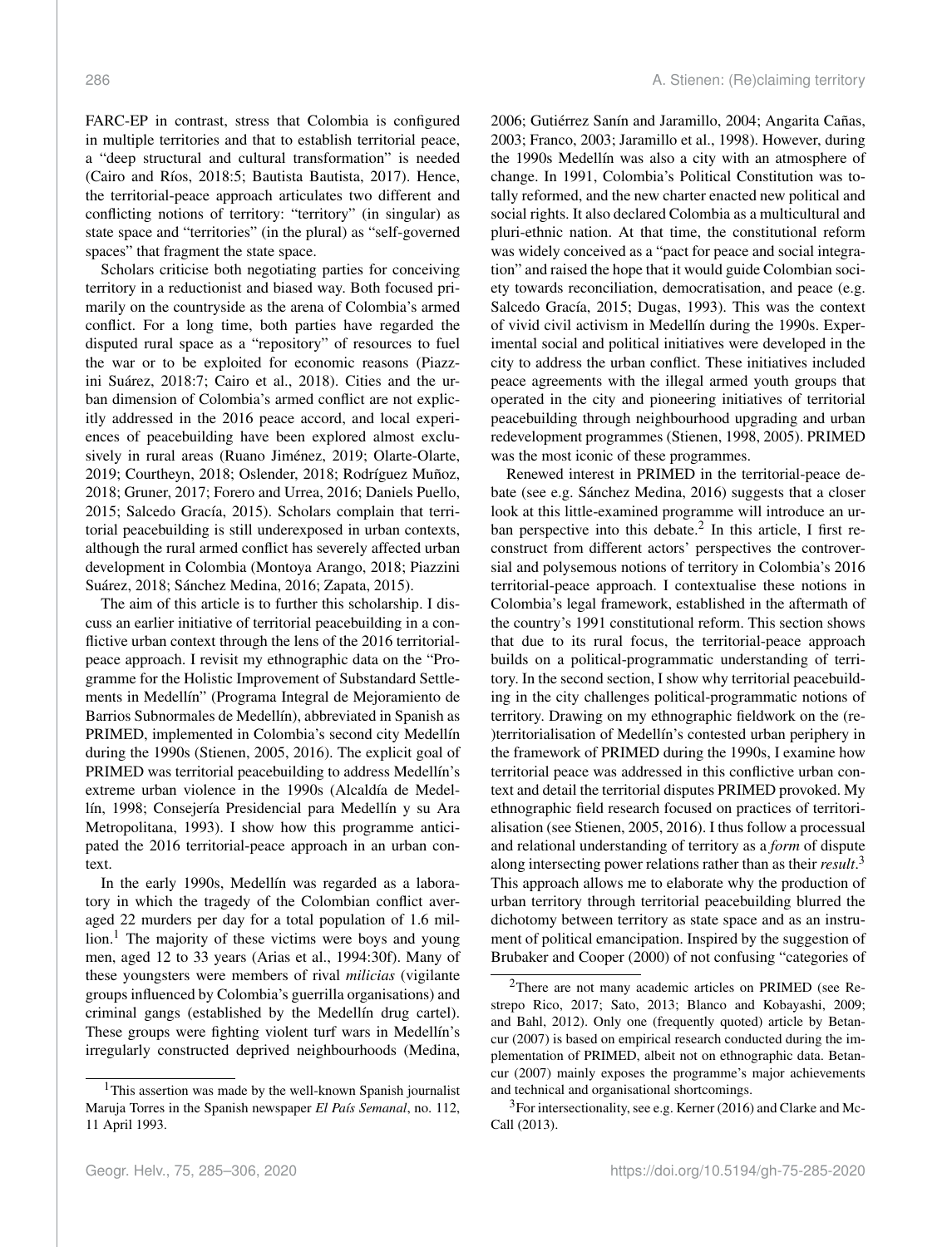(social and political) praxis" and "categories of (social and political) analysis", in the concluding section, I discuss why it makes a difference approaching territorial peace as a "political project to be achieved" or approaching territorial peacebuilding as an ongoing process of territorialisation, which is unpredictable and produces unexpected social and political outcomes.

### **2 Colombia's territorial-peace approach**

The concept of territorial peace emerged during the 4-yearlong peace negotiations between the Colombian government and the FARC guerrillas as a result of the analysis of the origin and intensification of the armed conflict in the country. Both negotiating parties agreed that the root causes of the Colombian conflict have been the disputes over land and territory and that territorial peace had to be the central axis of the peace accord. There was consent that peacebuilding had to respond to the fragmentation of the territory of the nation state and to acknowledge the country's peripheral rural areas most affected by armed clashes. Many of these rural areas have been under the control of guerrilla groups for decades, and these groups have been the only institution to attend to people's needs (Gobierno de la República de Colombia and FARC-EP, 2016; see also Ruano Jiménez, 2019; Cairo et al., 2018; Bautista Bautista, 2017; Vargas and Hurtado de Mendoza, 2017; and Guarín, 2016).

Official data show that 60 % of conflict-related armed confrontations have been concentrated in these rural areas, mainly located in Colombia's border departments. These confrontations have been disputes over land and (natural) re-sources.<sup>[4](#page-2-0)</sup> Land concentration in Colombia has radically increased during the last 2 decades and so has the number of forcibly displaced persons, with 7.4 million in 2017, especially peasants and Afro-Colombian and indigenous people, who have been the most affected by the violent con-flicts over land occupation and territory (UNHCR, 2017).<sup>[5](#page-2-1)</sup> Mondragón (2010) calls the extensive land-grabbing and displacement in Colombia "accumulation through war". He highlights that since the 1990s, the neoliberal economic opening of Colombia provoked new transnational investments, mainly in extractive industries and infrastructural projects, and thus increased territorial disputes. The author argues, "In Colombia not only are there displaced people because there is war, but there is war to displace people" (quoted in Ordóñez Gómez, 2012:8; my translation).[6](#page-2-2) Against this backdrop, the High Commissioner for Peace of the Colombian government, Sergio Jaramillo, stressed that territorial reparation together with truth and reparation for the individual and collective victims of the war are key issues in building territorial peace (Jaramillo, 2014; see also Cairo et al., 2018; Forero and Urrea, 2016; and Salcedo Gracía,  $2015$ ).<sup>[7](#page-2-3)</sup>

The territorial-peace approach seeks to enforce key principles of Colombia's 1991 constitutional reform throughout the territory of the nation state. These principles include strengthening decentralisation (political, fiscal, and administrative), building "strong institutions", and expanding (liberal) civil rights together with citizen participation (Jaramillo, 2014; see also Cairo et al., 2018; Bautista Bautista, 2017; Guarín, 2016; and Salcedo Gracía, 2015). To understand these principles, it is important to know that Colombia's reformed 1991 political charter was drafted by a constituent assembly that had been elected by popular vote and was integrated, among others, by delegates of grassroots organisations, ethnic minorities, and demobilised former leftist guerrilla organisations. It defined Colombia as a social state based on the rule of law and enacted multiple basic civil and political rights as well as administrative decentralisation and mechanisms for citizen participation. It also declared Colombia as a multicultural and pluri-ethnic nation (e.g. Pineda Camacho, 1997). To achieve a modern liberal state reform necessary to engage in globalisation, Colombia's 1991 constitutional reform consolidated the political and administrative decentralisation in the country, giving continuation to the neoliberal structural adjustments of the late 1980s and 1990s. The decentralisation of political, fiscal, and administrative decision-making from national to municipal entities followed global development guidelines such as "institution building" and "good governance" promoted by the World Bank (Guarín, 2016; Ballvé, 2012; Robledo Silva, 2010; Moreno, 1997). But decentralisation was also repeatedly called for by the country's left guerrilla organisations in

<span id="page-2-0"></span> ${}^{4}$ Of a total of 1123 municipalities in Colombia, 281 are given priority for territorial peacebuilding, 87 of them are rated as extremely vulnerable to relapse into violence (Fundación Paz y Reconciliación, 2015:60ff).

<span id="page-2-1"></span><sup>5</sup>See e.g. Jarrod Demir in Colombia Reports, on 27 April 2018: "Colombia: the country where a million farming families have less land than a cow", [https://colombiareports.com/colombia-the](https://colombiareports.com/colombia-the-country-where-a-million-farming-families-have-less-land-than-a-cow/)[country-where-a-million-farming-families-have-less-land-than-a](https://colombiareports.com/colombia-the-country-where-a-million-farming-families-have-less-land-than-a-cow/)[cow/](https://colombiareports.com/colombia-the-country-where-a-million-farming-families-have-less-land-than-a-cow/) (last access: 3 September 2020). See also Maritza Serrano in UN periódico digital, on 13 February 2018: "Despite economic growth, Colombia continues to be one of the most unequal countries in the world", [http://unperiodico.unal.edu.co/pages/detail/despite](http://unperiodico.unal.edu.co/pages/detail/despite-economic-growth-colombia-continues-to-be-one-of-the-most-unequal-countries-in-the-world/)[economic-growth-colombia-continues-to-be-one-of-the-most](http://unperiodico.unal.edu.co/pages/detail/despite-economic-growth-colombia-continues-to-be-one-of-the-most-unequal-countries-in-the-world/)[unequal-countries-in-the-world/](http://unperiodico.unal.edu.co/pages/detail/despite-economic-growth-colombia-continues-to-be-one-of-the-most-unequal-countries-in-the-world/) (last access: 3 September 2020).

<span id="page-2-2"></span><sup>6</sup>For an analysis of the Colombian conflict in the context of the peace debates see Cairo et al. (2018); Moreno Segura (2017); Vargas and Hurtado de Mendoza (2017); Forero and Urrea (2016); Tovar and Torres (2016); Fajardo (2015); Pfeiffer (2015); DNP (2014); and Carroll (2011).

<span id="page-2-3"></span> $\alpha$ <sup>7</sup> According to the Red Nacional de Información (RNI), in 2020, 8.94 million people of a total population of 46 million in the country were registered as victims. Of these people, 6.9 million were declared victims of the armed conflict; the remaining number refers to forcibly disappeared and murdered persons (1.6 million) and to other categories of victims. The RNI numbers are based on different sources: https://cifras.unidadvictimas.gov.co/ (last access: 31 August 2020).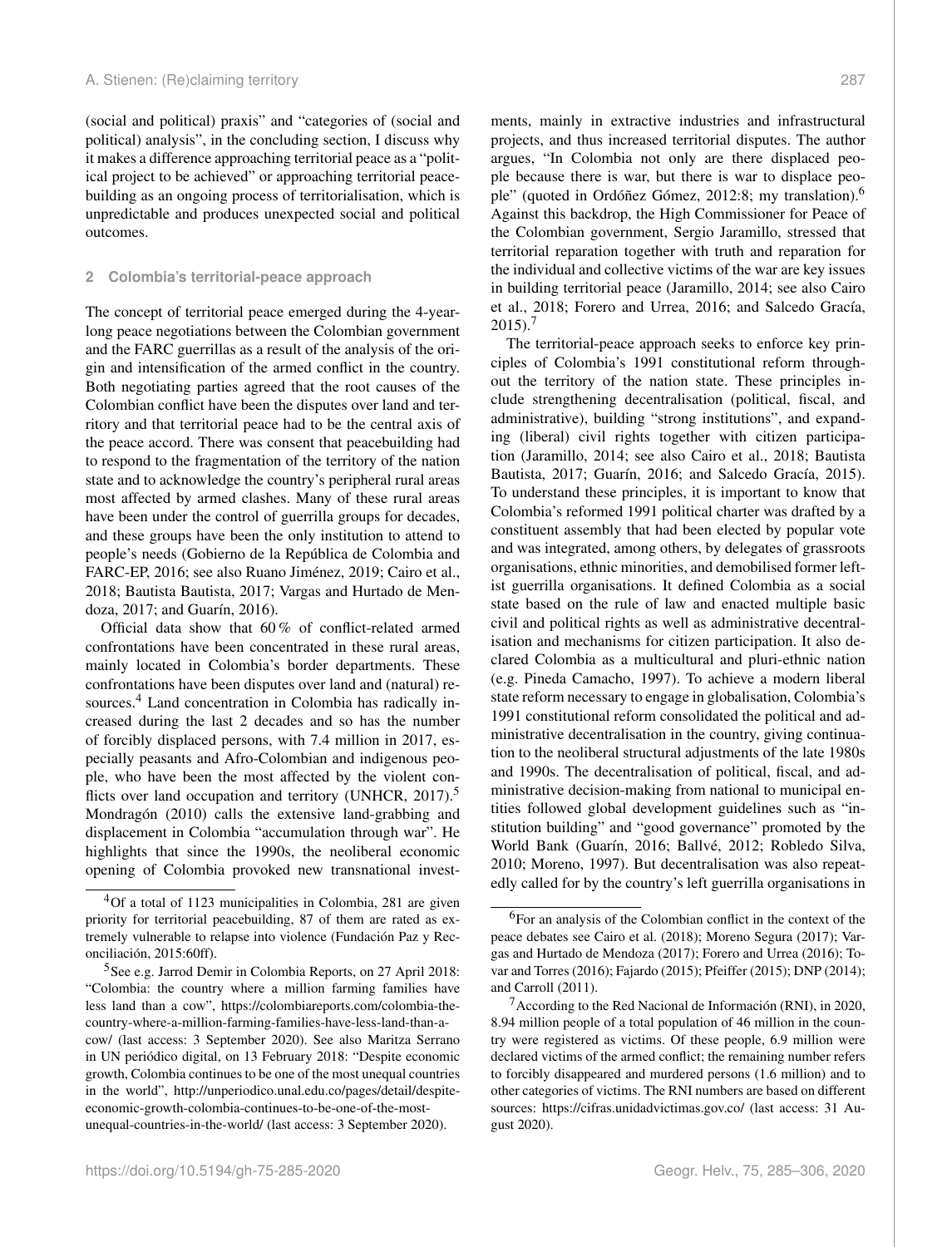periodic peace talks with the Colombian government. These organisations sought to open new scopes for citizen participation on the municipal level (Ballvé, 2012). This means that Colombia's political and administrative decentralisation pursued two conflictive goals: to make spaces governable in order to expand neoliberal capitalist accumulation and to afford local communities the self-determination of local development and the autonomy of their territorial entities (García Lozano, 2016; Ballvé, 2012; Rebledo Silva, 2010; Hernández Peña, 2010; Castro, 1998; Moreno, 1997). The adoption of two crucial reform laws, the Development Planning Act of 1994 and the Territorial Development Act of 1997, have ensured these conflictive objectives of the 1991 consti-tutional reform.<sup>[8](#page-3-0)</sup> These laws have been considered key "state policy and planning instruments" to enable both "the adequate political-administrative organisation of the nation" and the participatory co-construction of territorial development plans by municipalities and local communities (Asher and Ojeda, 2009, quoted in Ballvé, 2012:607f; see also Guarín, 2016). Moreover, by declaring Colombia as a multicultural and pluri-ethnic nation, the reformed charter laid the legal foundations to enhance the autonomous and collective administration of local territorial entities by rural populations (ethnically and non-ethnically defined; e.g. Pineda Camacho, 1997).

In what follows, I show how this legal framework that goes back to the 1991 constitutional reform influenced the territorial-peace approach and the conflicting understandings of territory on which the term territorial peace is based. I highlight how on the one hand, territory is considered a political instrument of state control to subordinate primarily rural populations under (neoliberal) capitalist development and the interests of transnational corporations (see e.g. Silva Prada, 2016:643). On the other hand, territory is regarded as a political instrument used by these populations to position themselves in front of the state as collective political subjects with the right to local autonomy and self-government (Courtheyn, 2018; Silva Prada, 2016; Vacaflores Rivero, 2009; Wahren, 2011; Agnew and Oslender, 2010). In this order of ideas, the territorial-peace approach furthers what Piazzini Suárez (2018:7f) calls the "hyper-territorialised perception" of space in Colombia, both in politics and academic discourse. The controversial understandings of territory encompassed by the territorial-peace approach follow conflicting intentions and antagonist political and societal projects (for these projects, see e.g. Ruano Jiménez, 2019; Olarte-Olarte, 2019; Montañez-Gómez, 2016; Cairo et al., 2018; Courtheyn, 2018; Bautista Bautista, 2017; Maldonado, 2016; Zubiría, 2016; Daniels Puello, 2015; and Salcedo Gracía, 2015). As Fernandes (2013:119) rightly argues, political intentionality is crucial when it comes to broadening or narrowing the meaning assigned to specific terms. Hence, it is insightful to trace back from different actors' perspectives the controversial notions of territory attached to the term "territorial peace".

# 2.1 Territorial peace and state space

The High Commissioner for Peace of the Colombian government, Sergio Jaramillo, stressed that territorial peace implies that "the constitutional rights of all Colombians equally throughout the territory" are guaranteed. He said that this requires "a logic of inclusion and territorial integration" to be imposed based on "a new alliance between the State and local communities to jointly build institutionality in the territory". But he also emphasised that "this does not mean that communities organize themselves" (Jaramillo, 2014:5). He specified that building "strong institutions" includes both "the presence of some state entities" and the existence of "practices and norms that regulate public life and produce welfare" (Jaramillo, 2014:5). It also includes "rural development" in order to "transform the conditions of the countryside" and "close the enormous gap between the city and the countryside" (Jaramillo, 2014:5). The High Commissioner underlined that, for the Colombian government, territorial peace thus does not only mean "demobilising armed groups", but "to fill the space, we [the state] have to institutionalise the territory, and we have to do this together with the communities" (Jaramillo, 2014:4, 6; my translation of the quotations).

The High Commissioner's formulation suggests that the Colombian government understands the territorial-peace approach as an instrument to give continuity to the rationale of various rural programmes in Colombia's history that aimed to consolidate the state by institutionalising the territory (Jaramillo, 2014:5). Programmes such as the National Territorial Consolidation and Reconstruction Programme, implemented in 2011 and managed by the Special Administrative Unit for Territorial Consolidation, has sought to "bring the state" to so-called "lawless peripheral rural spaces".<sup>[9](#page-3-1)</sup> These rural areas have been disputed space for decades because they have been considered "strategic territories", "rich in resources such as petroleum, biodiversity, mining, and water, i.e. hydroelectric energy", as the programme director Germán Chamorro de la Rosa explained (quoted in Derks-Normandin, 2014:21). This representation of Colombia's

<span id="page-3-0"></span><sup>8</sup>Ley 388, Congreso de la República de Colombia, 1997 [\(http://www.minambiente.gov.co/images/normativa/leyes/1997/](http://www.minambiente.gov.co/images/normativa/leyes/1997/ley_0388_1997_word.doc) [ley\\_0388\\_1997\\_word.doc,](http://www.minambiente.gov.co/images/normativa/leyes/1997/ley_0388_1997_word.doc) last access: 3 September 2020), and Ley 152, Congreso de la República de Colombia, 1994 [\(https://](https://colaboracion.dnp.gov.co/CDT/Normatividad/LEY 152 DE 1994.pdf) [colaboracion.dnp.gov.co/CDT/Normatividad/LEY152DE1994.pdf,](https://colaboracion.dnp.gov.co/CDT/Normatividad/LEY 152 DE 1994.pdf) last access: 3 September 2020). These laws introduce participatory procedures in the preparation of development plans and municipal land use planning.

<span id="page-3-1"></span><sup>&</sup>lt;sup>9</sup>This policy has focused on small projects to be implemented "quickly and easily", e.g. anti-drug initiatives such as eradication of illegal crops; income generation projects; and a programme called "Colombia Responde", which seeks to strengthen the ties between the state and communities and prevent recruitment to armed groups through cultural activities and youth programmes (Derks-Normandin, 2014:21).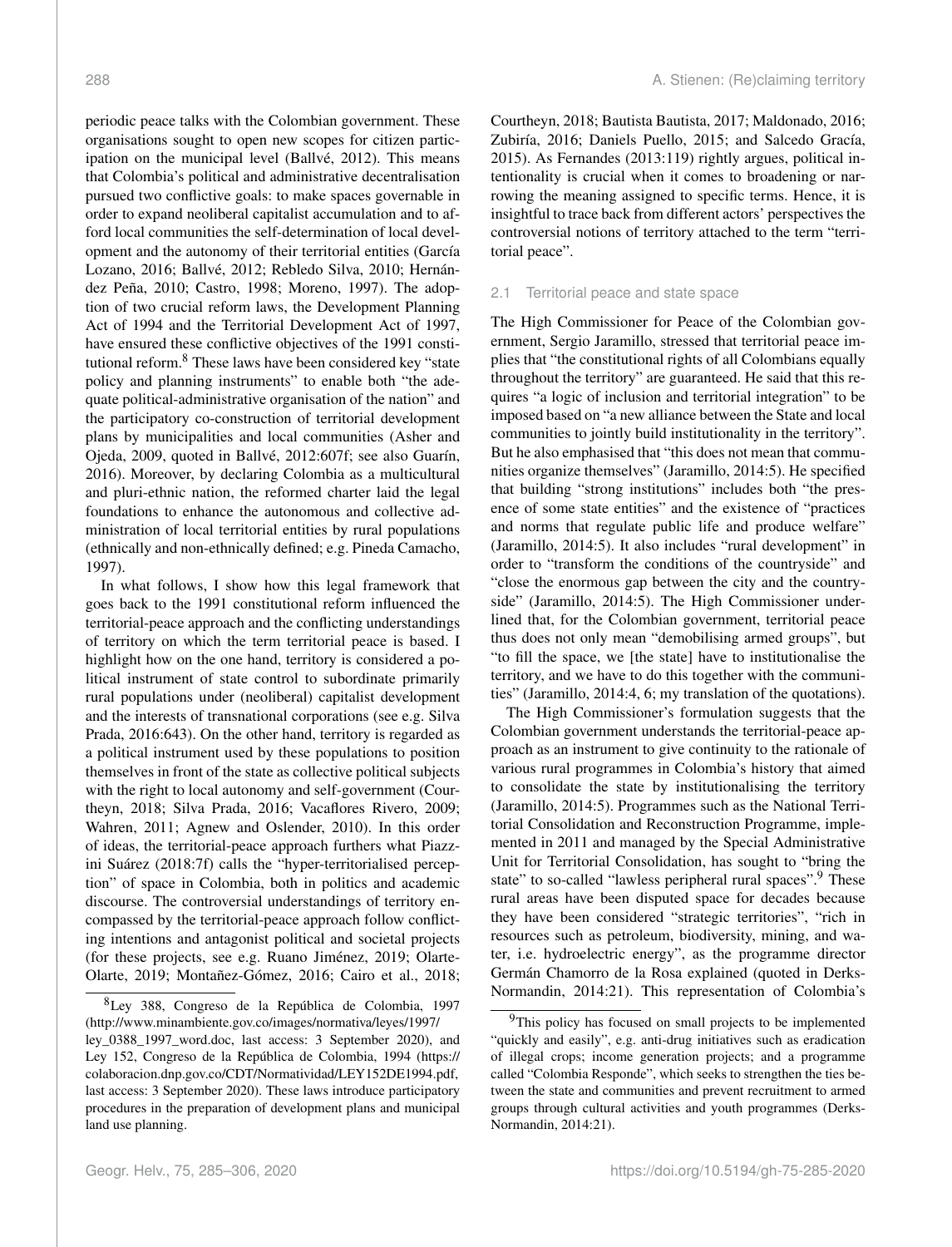disputed rural space is also expressed in the words of the president of the state-owned Colombian petroleum company, Ecopetrol, Juan Carlos Echeverry in relation to the 2016 peace accord. He stated in 2016 that "peace will allow the extraction of more mineral oil from areas which have been inaccessible due to the armed conflict" (quoted in Bautista Bautista, 2017:102; my translation; see also DIÁLOGO-Digital Military Magazine,  $2014$ .<sup>[10](#page-4-0)</sup> These assertions indicate that behind the immediate goal of the Colombian government to consolidate the state by institutionalising the territory in peripheral rural areas lurks the objective of making spaces governable to expand capitalist accumulation in accordance with the interests of transnational corporations.

The vision of territorial peace presented by the Colombian government stands in sharp contrast to that of the FARC-EP. From their point of view, to build territorial peace the territorial practices of indigenous and Afro-descendant communities as well as (non-ethnically defined) peasant populations need to be taken into consideration. Over the last 3 decades, these social groups have challenged the sole sovereignty of the nation state by constructing territorial sovereignties within the national territory (see Gruner, 2017; Silva Prada, 2016; Ulloa, 2012; Agnew and Oslender, 2010; García Lozano, 2016; Wahren, 2011; and Vacaflores Rivero, 2009).

#### 2.2 Territorial peace and spaces of counter-sovereignty

In his statement on the FARC-EP's vision of territorial peace, Jesús Santrich, a key delegate of the FARC-EP at the peace talks with the Colombian government between 2012 and 2016, alluded to the cosmovisions of indigenous and Afrodescendant peasant communities. In an interview in 2017, he stated that the vision of the FARC-EP "is based on the exchange with Mother Earth; it is from that point that we introduced the concept of 'good living' which is a derivation of the Aymara and Quechuan concept *sumak kawsay*" (quoted in Cairo and Ríos,  $2018:4-5$ .<sup>[11](#page-4-1)</sup> Santrich also emphasised that "decentralisation" is a basic claim in the vision of territorial peace of the FARC-EP in that "all has to be consulted with the local communities in their territories. The government cannot just impose its projects" (quoted in Cairo and Ríos, 2018:4).

In this statement, the territorial-peace approach is represented as a response to the demands of peasant movements and ethno-territorial communities to recognise what has been described as the country's highly diverse geographies with their multiple social, economic, and political histories (Rodríguez Muñoz, 2018; Oslender, 2018). Hence, the territorial-peace approach is presented as a "method" to expand the collective recognition of (ethnically and nonethnically defined) rural communities, to ensure their social rights, and to produce changes in the structure of land tenure and wealth distribution (Salcedo Gracía, 2015; see also Sánchez Medina, 2016; and Zapata, 2015). This representation of territorial peace refers to the fact that by law peasant and ethno-territorial communities must be included in land use decisions and that the (respectful) coexistence of diverse territorialised production systems, cosmovisions and forms of life must be guaranteed (Romero, 2015, quoted in Zapata, 2015:4; Gruner, 2017:175).

This legal dimension is derived from Colombia's 1991 constitutional reform and the country's above-mentioned Development Planning Act of 1994 and Territorial Development Act of 1997. The constitutional reform facilitated the introduction of three territorial figures for which Colombia's peasant and ethno-territorial movements had fought hard since the 1980s: indigenous territories<sup>[12](#page-4-2)</sup>, collective land ti-tling to Afro-descendant communities<sup>[13](#page-4-3)</sup> and Peasant Reserve Zones.[14](#page-4-4) Indigenous territories and the territories of Afrodescendant communities are legally constituted through the enactment of collective ownership of land traditionally occupied by these ethnically defined communities. Ancestral practices and cosmovisions of these communities are legally recognised as well as their places of worship, the collective management of these territories, and the use and conservation of these territories' natural resources. Especially indigenous territories are considered by law as "inalienable, imprescriptible and unseizable" (Rodríguez, 2018; Duarte and Castaño, 2017; Gruner, 2017).

The legal figure for the constitution of Peasant Reserve Zones, by contrast, is different. By Colombian law, peasants are not primarily defined in ethnic terms, and thus they are not considered a "collective subject of law" such as indigenous and Afro-descendent communities. Peasant Reserve Zones were constituted as a legal figure of land management

<span id="page-4-0"></span><sup>10</sup>See the Colombian newspaper *El Espectador*, 14 April 2016, sección Economía; Redacción Negocios: "La paz nos va a permitir sacar más petróleo de zonas vedadas por el conflicto" [\(https://www.elespectador.com/noticias/economia/paz-nos-va](https://www.elespectador.com/noticias/economia/paz-nos-va-permitir-sacar-mas-petroleo-de-zonas-vedadas-articulo-627058)[permitir-sacar-mas-petroleo-de-zonas-vedadas-articulo-627058,](https://www.elespectador.com/noticias/economia/paz-nos-va-permitir-sacar-mas-petroleo-de-zonas-vedadas-articulo-627058) last access: 3 September 2020).

<span id="page-4-1"></span><sup>11</sup>For a critique of equating "good living" (in Spanish: *Buen Vivir*) with the Quechuan expression *Sumak Kawsay* in "indigenousculturalist", "post-developmentalist", or "socialist-statist" and "constitutionalist" scholarly debates, see e.g. Cuestas-Caza (2018).

<span id="page-4-2"></span><sup>12</sup>Law 21 of Colombia's Political Constitution of 1991 approves the ILO Convention 169 of 1989; it is the main legal basis for the recognition of and access to a territory by indigenous communities. Decree 2333 of 19 November 2014 establishes administrative measures to protect ancestral and/or traditional indigenous rights to expand, reorganise, and restructure indigenous reservations (see Mora Vera, 2015).

<span id="page-4-3"></span><sup>&</sup>lt;sup>13</sup>Transitional Article 55 of Colombia's 1991 Constitution and Law 70 of 1993.

<span id="page-4-4"></span><sup>&</sup>lt;sup>14</sup>Law 160 of 1994 created the figure of Peasant Reserve Zones, regulated by Decree 1777 of 1996 and the agreements 024 and 10 of 1999 of the Colombian Institute of Agrarian Reform (INCORA).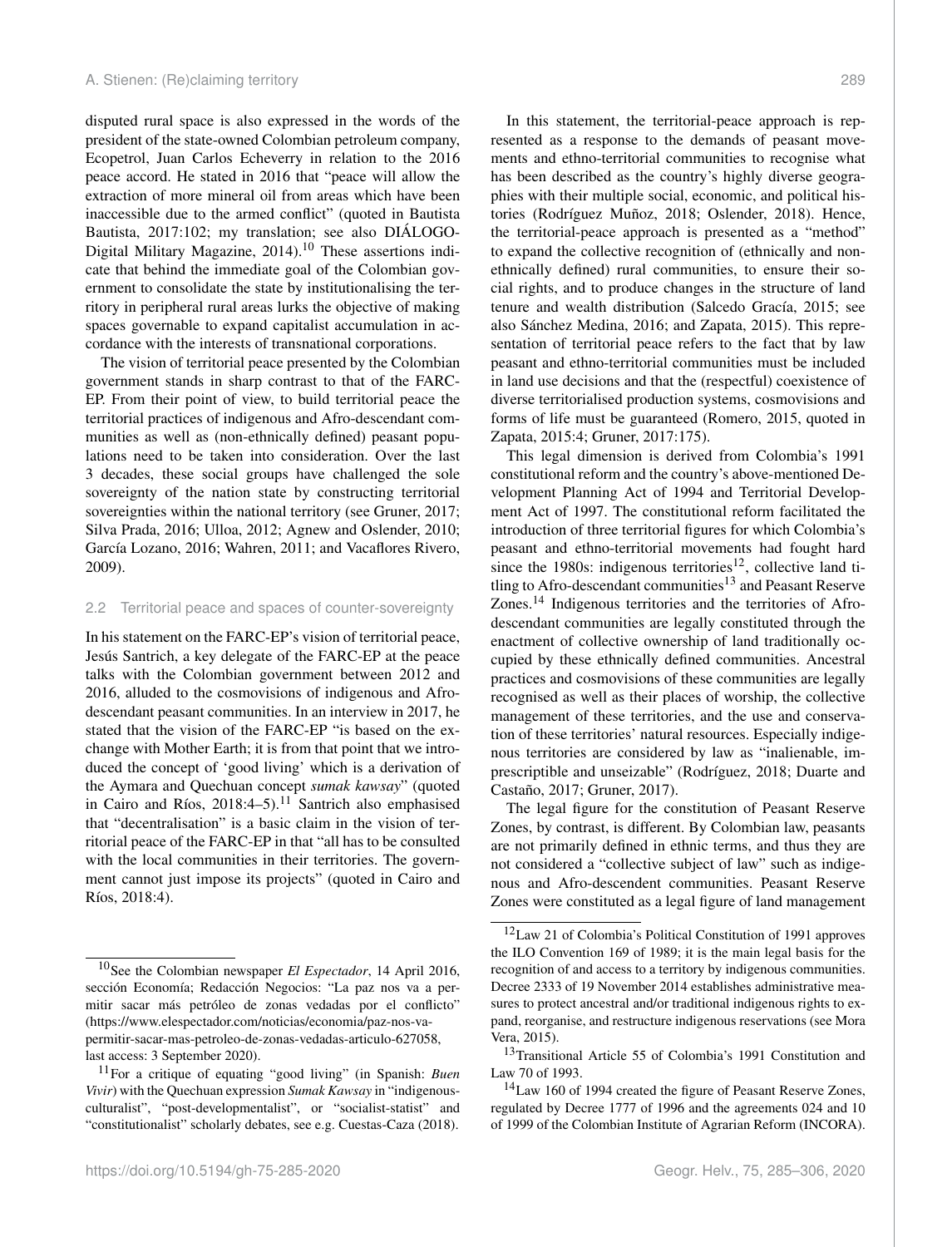as well as to ensure mechanisms of participation and consultation of peasant organisations (Rodríguez Muñoz, 2018; Silva Prada, 2016; Ordoñez Gómez, 2012). Hence, Peasant Reserve Zones have a different legal status than the collective territories of indigenous and Afro-descendant communities, which are considered self-governed subnational territorial entities which receive transfer funding from the govern-ment.<sup>[15](#page-5-0)</sup>

These three legal figures have influenced the 2016 peace agreement. Colombia's so-called ethno-territorial movements – indigenous and Afro-descendant Colombians together with grassroots movements – managed to introduce a "differential approach" to the final document of the peace agreement. This approach takes into consideration that the systematic violence against groups defined by race and ethnicity (as well as by age, gender, and sexual orientation) has diverse territorial dimensions (Koopman, 2018; Gruner, 2017). The "ethnic chapter" of the final document of the peace accord, for instance, emphasises the selfdetermination, autonomy, and self-governance of the territories of ethnically defined communities in Colombia and stresses that the rights of these groups to their territories and resources need to be respected and protected. This implies "the recognition of ancestral territorial practices, the right to the restitution of collective property rights, and the implementation of legal mechanisms to protect and secure ancestrally and/or traditionally occupied or owned lands and territories" (Gobierno de Colombia and FARC-EP, 2016:206– 207; my translation). In addition, the final document also underlines that the accorded comprehensive rural reform (one of the key issues in the peace agreement) will include "programmes agreed as part of this reform [that] will have a territorial and gender approach which involves recognising and taking into account the needs and characteristics as well as particular economic, cultural, and social features of the country's diverse territories" (Gobierno de Colombia and FARC-EP, 2016:11; my translation).

It is important to highlight that these points in the final peace agreement are inspired by a document elaborated by Afro-descendant and indigenous people. This document exposes territorialised alternatives to capitalism (see Gruner, 2017). These alternatives are considered counter-hegemonic territorial regimes that have not only fragmented the territory of the Colombian nation state but have also challenged "the violent logic of capitalist accumulation" (Silva Prada, 2016:643; see also Solís et al., 2018; Rodríguez Muñoz, 2018; Bautista Bautista, 2017; Duarte and Castaño, 2017; Gruner, 2017; Duarte and Bolaños Trochez, 2017; García Lozano, 2016; Salcedo Gracía, 2015; and Ulloa, 2012). This notion of territory refers on the one hand to the construction of a "dignified" and "good life" that confronts the commodification of land and territorial homogenisation through dispossession imposed by multinational capital (mining companies, agro-industry, etc.). On the other hand, this notion is linked to alternative conceptions of "citizen rights" which go beyond the liberal principles of individual rights and include collective rights of social groups and ethnically defined communities (see Bautista Bautista, 2017; Silva Prada, 2016; Vacaflores Rivero, 2009; Ballvé, 2012; Agnew and Oslender, 2010).

#### 2.3 Territory in Colombia's territorial-peace approach

The territorial-peace approach agreed between the Colombian government and the FARC-EP is a disputed field in that it follows conflicting notions of territory which refer to antagonistic societal projects. There is thus an inherent tension in this approach between two understandings of what is referred to as "state space" (see Brenner and Elden, 2009). State space is either understood in terms of what Lefebvre calls "abstract space", i.e. a space to serve the abstract purpose of "capitalist accumulation" (Lefebvre, 1991:53, 387; Brenner and Elden, 2009:368–369), or it is conceived in terms of "multi-territoriality" (Haesbaert, 2013), i.e. as a multiplicity of spaces which are appropriated to serve human needs in Lefebvre's sense (Lefebvre, 1991:52, 393–394).

# 2.3.1 State space as abstract space

In a synthesis of Lefebvre's argument, Brenner and Elden (2009:363) write that abstract space is "the political product of state spatial strategies – of administration, repression, domination and centralized power". Lefebvre stresses that abstract space is "instituted by a [modern] state, it is institutional", it is "politically instrumental" in that it facilitates processes of capital accumulation, and it "serves those forces which make a tabula rasa of whatever stands in their way, of whatever threatens them" (Lefebvre, 1974:328, 1991:285, quoted in Brenner and Elden, 2009:358). Abstract space is thus a "space of domination", which is "inherently violent" (Lefebvre, 1991:164–165; 387). As mentioned above, the objective of the Colombian government is to consolidate state space by institutionalising the (politico-juridically defined) territory of the nation state through the territorialpeace approach. With this goal the government follows the basic assumption that the targeted peripheral rural space is an "empty space" because it lacks state institutions; its population is primarily addressed as "deficient" and as a "victim" (see Jaramillo, 2014). "Filling" this space with "strong institutions" (Jaramillo, 2014) appears as a "state spatial strat-

<span id="page-5-0"></span><sup>15</sup>Some peasant communities have used the legal figure of Peasant Reserve Zones to organise and develop collective leadership and land ownership based on principles of sustainability to preserve resources such as water and wasteland as "goods of the commons that are not negotiable" (Silva Prada, 2016:645; see also Ordoñez Gómez, 2012). The final document of the peace agreement acknowledges that Peasant Reserve Zones need to be prioritised by the territorial-peace approach and highlights their "potential to transform Colombia's territorial, economic, and environmental order" (Rodríguez Muñoz, 2018:15; see also Courtheyn, 2018:1439).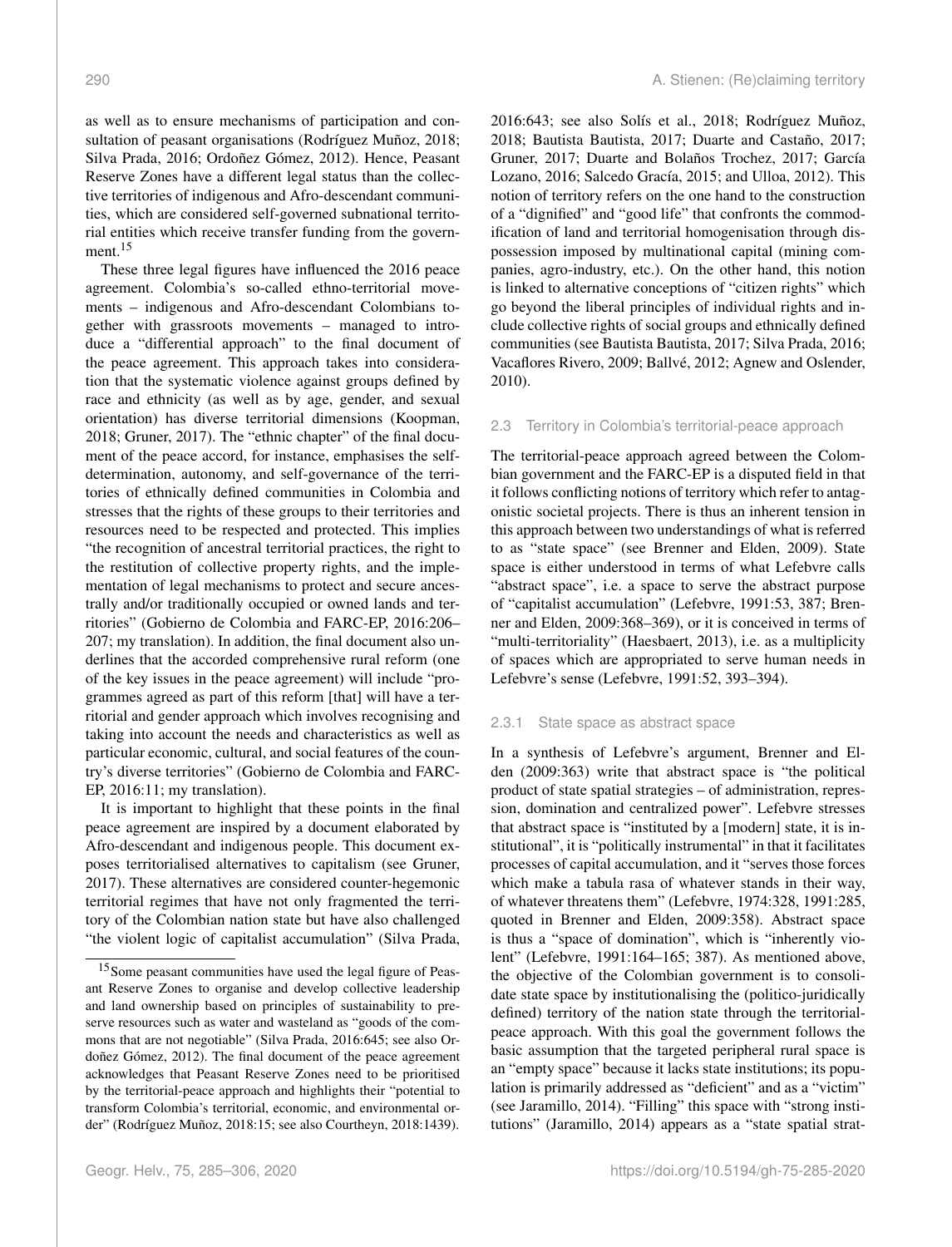egy" that seeks to make this space "politically instrumental" (Lefebvre, 1974:328, 402–403, 1991:285, 349, quoted in Brenner and Elden, 2009:359) for the exploitation of human and natural resources – previously inaccessible because of the war – in order to expand capitalist accumulation. Scholars have explored how during the last 3 decades (ethnically and non-ethnically defined) peasant communities have built their own alternative "institutionality" in these rural areas in the midst of the war. These scholars criticise that the government's vision of territorial peacebuilding does not recognise these experiences developed on the fringes of the state (Courtheyn, 2018; Cairo et al., 2018; Bautista Bautista, 2017; Paladini, 2016; Daniels Puello, 2015). They argue that the Colombian government perceives the disputed rural space as either "biophysical support" (Piazzini Suárez, 2018:6) or as a container "filled" with unexploited natural resources controlled by grassroots organisations established outside the control of the state (often influenced by insurgent groups; Bautista Bautista, 2017:105). Bautista Bautista (2017:105) argues that the intention of the government is to either replace or co-opt these organisations through the territorial-peace approach. From this point of view, territorial peace as intended by the Colombian government is a "terminal point" where "state control over land and population" is generalised over the entire territory of the nation state (Courtheyn, 2018:1454; Bautista Bautista, 2017:105; see also Olarte-Olarte, 2019). The territorial-peace approach appears as a strategy of consolidating state space as abstract space, i.e. as the inherently violent "space of domination" Lefebvre (1991:164– 165; 387) refers to (see also Lefebvre, 2009:95ff).

#### 2.3.2 State space as multi-territoriality

In Colombia and other Latin American countries, however, the conception of state space as abstract space has been decentred and differentiated, as outlined above (see Schwarz and Streule, 2017; Agnew and Oslender, 2010; Fernandes, 2005; and Porto-Gonçalves, 2002, 2009). Agnew and Oslender (2010:197) conceptualised the self-governed territories constructed by subaltern collective social subjects (such as ethnic peasant communities) as "superimposed" or "differential territorialities". They overlap with the state territory and constitute social spaces of countersovereignty. From this perspective, the territory of the nation state is considered only one territory among many, as Ballvé (2012:605) highlights. This situation is conceptualised as "multi-territoriality" (Haesbaert, 2013). The vision of territorial peace presented by the FARC-EP addresses this situation.

In Colombia, the configuration of what is referred to as "multi-territoriality" has been ensured in rural areas through legal procedures established by the state. The analysis of Ng'weno (2007) of Afro-descendant communities in Colombia shows that the disputes of these communities over territory have not sought to dissolve and replace the (politicojuridically defined) territory of the nation state. These disputes have rather aimed to achieve the recognition and protection by the state of collective rights to territorialise and control parts of the national territory. Hence, ethnically defined peasant communities have claimed both that the state recognises the existence of their sovereign territories as part of the state space and the state protects these territories (García Lozano, 2016; Silva Prada, 2016; Salcedo Gracía, 2015; Fernandes, 2005, 2013; Ng'weno, 2007; Vacaflores Rivero, 2009). This means that building counter-sovereign territories in Colombia paradoxically requires both seeking state legitimacy and protection and simultaneously challenging and confronting state authority and territory as abstract space (for these processes, see Ulloa, 2012; Vacaflores Rivero, 2009; Carroll, 2011; Agnew and Oslender, 2010; and Ng'weno, 2007, 2013). Ng'weno (2007, 2013) demonstrates that the claims to territory in Colombia and throughout Latin America are largely rooted in struggles around ethnicity, culture, and history. To claim land and territory as collective subjects of law, individuals have had to prove their belonging to an ethnic group recognised as such by state law. Hence, multiterritoriality has been established by both political contestation *and* differential state regulation.

Multi-territoriality refers to a conception of "territoriality" as a "field of action and possibilities" built through "marking borders that limit the action of other agents" and exclude them from these socially constructed fields, as Silva Prada (2016:638f) emphasises. The conception of multiterritoriality thus implicitly carries the notion of power (and power struggles) due to multiple appropriations, exercises of dominion, and control of portions of the earth's surface, i.e. of land and resources. Silva Prada stresses that "the communities as collective actors build their territories through the appropriation of spaces with projects that give them a sense of belonging to these appropriated territories" (Silva Prada, 2016:638; my translation). It can thus be argued that peasant communities (ethnically and non-ethnically defined) strive for territory as "bounded space" with an "inside" and "outside". In analogy with the state, they seek to build their own alternative "institutionality" in order to establish countersovereign territorialities. Bautista Bautista (2017:108) points to the fact that the enforcement of the three before-mentioned legal figures that regulate the right of these peasant communities to self-governed territories and to the control of their resources however has been a matter of violent disputes. This author argues that achieving multi-territoriality in Colombia, i.e. recognising territories of counter-sovereignty that dispute the abstract space of capital, has been extremely arduous.

In summary, tracing back the controversial notions of territory inherent in the territorial-peace approach from different actors' perspective helped to understand why the rural focus of the territorial-peace approach contributes to furthering the above-mentioned "hyper-territorialised perception" of space in political and academic discourse in Colombia (Piazzini Suárez, 2018:7f): territory is (re)claimed by both the state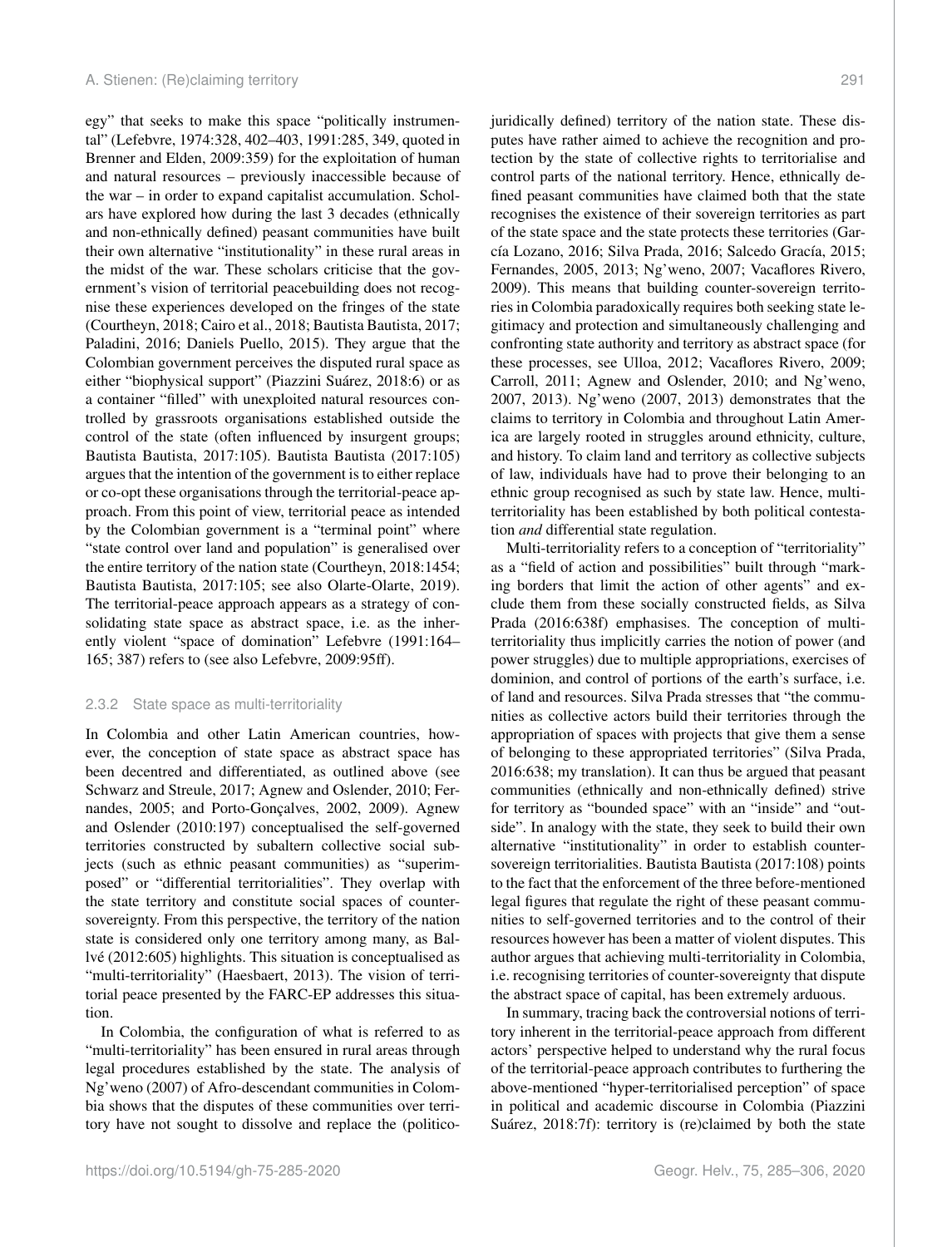and peasant communities as a political instrument and a political project. In the territorial-peace debate, territory is typically conceived through the lens of these antagonistic political projects which collide in Colombia's rural space: on the one hand, the project of the Colombian government of consolidating state space to expand the export-oriented capitalist development model based on extractive economies, on the other hand, the collective projects of peasant communities to establish counter-sovereignties and expand non- and anticapitalist relations of agrarian production as existential support of a dignified, self-determined life. Against this backdrop, it is not surprising that critical scholars' research on territorial peacebuilding has mainly focused on peasant communities and that there has been a tendency to juxtapose the state (conceived as monolithic) to these peasant communities (often perceived in terms of idealising conceptions of community and collective action).

#### 2.3.3 Redefining state space in the city

There is hardly any literature on whether and how the tensions, contradictions, and paradoxes inherent in the territorial-peace debate and presented in the first section of this article also apply to urban contexts.<sup>[16](#page-7-0)</sup> In the second section, I explore these questions. Drawing on my ethnographic data on the pioneering urban renewal programme PRIMED, I present how this programme sought to confront Medellín's extreme urban violence through territorial peacebuilding in the 1990s. I primarily identify the territorial disputes it produced. My argument is that PRIMED anticipated – in a conflictive urban context – the territorial-peace approach accorded in the 2016 peace agreement. Important analogies between the objectives of PRIMED's territory-focused urban peacebuilding in the 1990s and the objectives of Colombia's 2016 territorial-peace approach can be detected: while the former sought to pacify the city through (re)territorialising the city's edge (back then Medellín was considered one of the most violent cities of the world), the latter aims to pacify the nation through (re)territorialising the country's peripheral rural areas. Two main objectives of territory-focused peacebuilding can be identified for each case: (1) to address the perceived "crisis of state authority" in peripheral

areas strongly affected by armed conflicts – either in the city (PRIMED) or in the countryside (the 2016 territorial-peace  $approach$ ) – and (2) to redefine state space by taking into consideration the "parcellised (micro-)territorial sovereignties" that have superimposed and interpenetrated the territory of the nation state.

The above-quoted High Commissioner for Peace of the Colombian government outlined that the territorial-peace approach wants to reach these objectives in Colombia's countryside through "combining national coordination and resources with local knowledge and strength" (Jaramillo, 2014:5f; my translation). Its intention is to build a "partnership" between state authorities and local communities which will "come together to build the so-called 'public sphere' in the territories and deliberate common purposes that will recover the basic rules of respect and cooperation" (Jaramillo, 2014:6; my translation). Daniels Puello (2015:164f, 154) underlines that territorial peacebuilding requires citizen participation and protagonism both in formulating territorialised public policies that materialise the constitutional rights and in exercising political power in these territories.

With this in mind, my analysis of PRIMED gives empirical evidence for what Brenner and Elden (2009:367) emphasised in their discussion of Lefebvre's conceptualisation of the production and transformation of territory as state space. These authors stress "whereas the state and capital attempt to 'pulverize' space into a manageable, calculable and abstract grid, diverse social forces simultaneously attempt to create, defend or extend spaces of social reproduction, everyday life and grassroots control (*autogestion*)" (Brenner and Elden, 2009:367).

My analysis highlights the multiplicity and incompleteness of what is referred to as "state space". It discloses how power structures are incorporated into the urban territory through laws, rules, and norms and how they are contested.<sup>[17](#page-7-1)</sup> It shows why from the perspective of urban territorial peacebuilding the dichotomy between territory as state space and as an instrument of political emancipation appears blurred.

- **3 Territorial peacebuilding in Medellín in the 1990s**
- 3.1 PRIMED and territorial peacebuilding

The Programa Integral de Mejoramiento de Barrios Subnormales de Medellín (PRIMED; Programme for the Holistic Improvement of Substandard Settlements in Medellín) was implemented between 1993 and 1999 in 15 settlements of three urban districts at the very edge of Medellín. The explicit objective of this programme was territorial peacebuilding to address Medellín's extreme urban violence in the 1990s (Alcaldía, 1998; Municipio de Medellín, 1996; PRIMED, 1996; Consejería, 1993). I followed the implementation of

<span id="page-7-0"></span><sup>16</sup>An exception is the short article by Baum (2019), based on his 3-month field research in 2018 in an informal settlement built by internally displaced people in the municipality of Barbosa, which belongs to the metropolitan region of Medellín and the Aburrá Valley. This author stresses that from the perspective of this settlement's residents, territorial peacebuilding would include legalising and formalising their settlement to recognise their efforts and achievements and secure their "collectively built territory" as a territory "free of any life-threatening risks". See blog by Baum (2019; [https://blog.prif.org/2019/06/27/](https://blog.prif.org/2019/06/27/territorial-peace-in-colombia-not-just-a-rural-issue/) [territorial-peace-in-colombia-not-just-a-rural-issue/,](https://blog.prif.org/2019/06/27/territorial-peace-in-colombia-not-just-a-rural-issue/) last access: 3 September 2020). As I show in the second section, this was what PRIMED sought to achieve during the 1990s.

<span id="page-7-1"></span><sup>&</sup>lt;sup>17</sup>For a theoretical discussion of such processes of territorialisation in relation to urbanisation see Schmid (2015).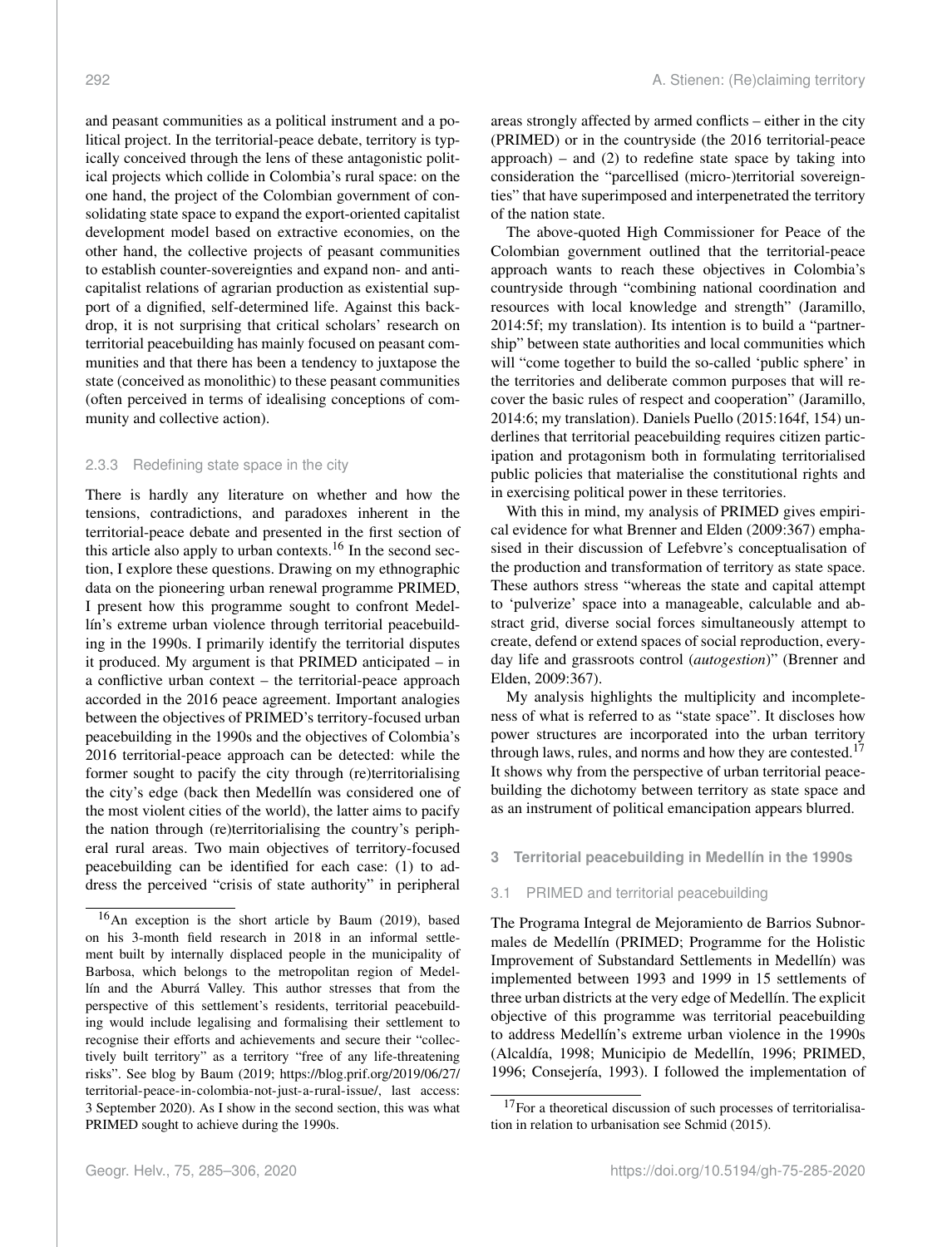PRIMED during the late 1990s and moved to one of the three renewal areas of the programme, the upper part of the district Comuna 6, after comprehensive archive work, informal conversations, and tape-recorded interviews with programme officers. In the selected renewal area, I conducted fieldwork as a participant observer during a period of 2 months.<sup>[18](#page-8-0)</sup>

The settlements of the PRIMED renewal areas had expanded irregularly outside the urban perimeter at the city's steep hillsides during the late 1970s and '80s mainly as a consequence of interurban forced displacement in the wake of the city's increasing violence and economic crisis. Until the start of PRIMED in 1993, these self-constructed settlements, built on squatted land or on land sold illegally by "pirate urbanisers" (Coupé, 1993), were not officially recognised by the municipal planning office. However, Empresas Públicas de Medellín, the city's efficient public utility company, had partly equipped the settlements with water, power, and sewerage in response to the insistent demands of local grassroots organisations. Residents had organised to fight eviction by the police, and they put pressure on the municipality to provide basic services in the settlements. In 1993, the three districts of the PRIMED renewal areas totaled a population of approximately 51 100 residents (around 3 % of Medellín's total population of 1.6 million at that time and 20 % of the urban population living in irregularly built settlements). The municipal planning office categorised these settlements as "high-risk areas" and "ungoverned spaces". They had continuously been facing the threat of deadly mudslides due to the geological instability of the city's steep hillsides. Moreover, they had been governed by illegal armed youth groups, both *milicias* influenced by Colombia's guerrilla groups and criminal gangs established by organised crime (Alcaldía, 1998; Municipio, 1996; Consejería, 1993). Homicide rates in Medellín culminated in 1993, with an average of 311 per 100 000 inhabitants. Although these rates dropped after Pablo Escobar, the iconic head of the Medellín drug cartel, was killed in December 1993, the average of 203 in 1996 and of 167 in 1999 was still high (Gil Ramírez, 2009:64, Jaramillo et al., 1998:110ff). Most victims were boys and young men, engaged in violent turf wars fought between rival *milicias* and criminal gangs, who controlled most of Medellín's deprived neighbourhoods.<sup>[19](#page-8-1)</sup> In the settlements selected to be upgraded by PRIMED, insurgent youth *milicias* had assumed some state-like practices in the face of the largely absent state authority. The settlements had thus gained the reputation for being "red zones".[20](#page-8-2)

In Medellín youth *milicia* groups emerged in the late 1980s as either independent neighbourhood vigilante groups or insurgent *milicia* units backed by Colombia's guerrilla groups. They sought to eradicate criminal gangs from disadvantaged neighbourhoods by force of arms and to institute their own model of self-government often under an insurrectionary perspective. At that time, they were mostly composed of the children of the families living in these neighbourhoods. The groups provided their communities with security and community services which were not provided by the state and extorted protection money from the residents. Their activities included night patrols, the resolution of domestic and neighbourhood disputes, recreation and sports, and activities to embellish the neighbourhoods. At that time, the *milicias* enjoyed broad popular support and during the 1990s, they rapidly expanded in Medellín and eventually controlled a quarter of the city's deprived neighbourhoods (Bedoya, 2010:109f, Medina, 2006; Jaramillo et al., 1998). In 1994 some *milicia* groups reached a peace agreement with the Colombian government and demobilised as their private protection services were given official credence through the constitution of a cooperative set up for "vigilance and community services", known as Coosercom. *Milicia* groups linked to Colombia's main guerrilla groups, the Revolutionary Armed Forces of Colombia (FARC) and the National Liberation Army (ELN), however, rejected this agreement and united to occupy the territories of the demobilised groups. In armed confrontations with Coosercom members, accused of abuses against civilians and involvement in criminal activities, the insurgent *milicia* groups killed several hundred members of Coosercom, and in 1996 the municipality dissolved the cooperative (see Hylton, 2007, 2014; Rozema, 2008; Medina, 2006; Gutiérrez and Jaramillo, 2004; and Jaramillo et al., 1998).

The PRIMED renewal areas were affected by the armed turf wars between these rival *milicia* groups and between *milicia* groups and criminal gangs from neighbouring districts. The settlements were criss-crossed by invisible frontiers between micro-territorialities over which the armed

<span id="page-8-0"></span><sup>&</sup>lt;sup>18</sup>During the late 1990s, I conducted fieldwork in Medellín in the framework of my PhD project in social anthropology on globalising urban space. Fieldwork included a longer period of 15 months in 1996/97 and several shorter periods between 1997 and 2000. The PRIMED renewal area in the upper part of Comuna 6 was one research site of my "multi-sited ethnography" (Marcus, 1995) in Medellín back then (Stienen, 1998, 2005, 2009, 2016; Betancur et al., 2001). Since then, I continued visiting some of my research participants in Comuna 6 while involved in subsequent research projects with Colombian partners.

<span id="page-8-1"></span><sup>&</sup>lt;sup>19</sup>There is a large body of literature on Medellín's urban conflict since the 1990s (see Bedoya, 2006, 2010, 2017; Hylton, 2007, 2010, 2014; Civico, 2012; Lamb, 2010; Gil Ramírez, 2009; Franco,

<sup>2002, 2003, 2004, 2009;</sup> Rozema, 2008; Alonso Espinal et al., 2007; Gutiérrez and Jaramillo, 2004; Angarita Cañas, 2003, 2008; Roldán, 2003; Ceballos Melguizo and Cronshawn, 2001; Jaramillo et al., 1998; and Arias et al., 1994).

<span id="page-8-2"></span><sup>20</sup>This reputation was discussed by residents of the PRIMED renewal area of Comuna 6 during a 1 d exchange meeting organised by PRIMED with participants from all three PRIMED renewal areas on 15 August 1997 (my transcript of the tape-recorded discussion). Some years earlier, the former governor of Antioquia, Gilberto Echeverri (1990–1991), expressed his fear of a "communist takeover" of Medellín in a letter to liberal president César Gaviria (1990–1994; Jaramillo et al., 1998:65, footnote 9).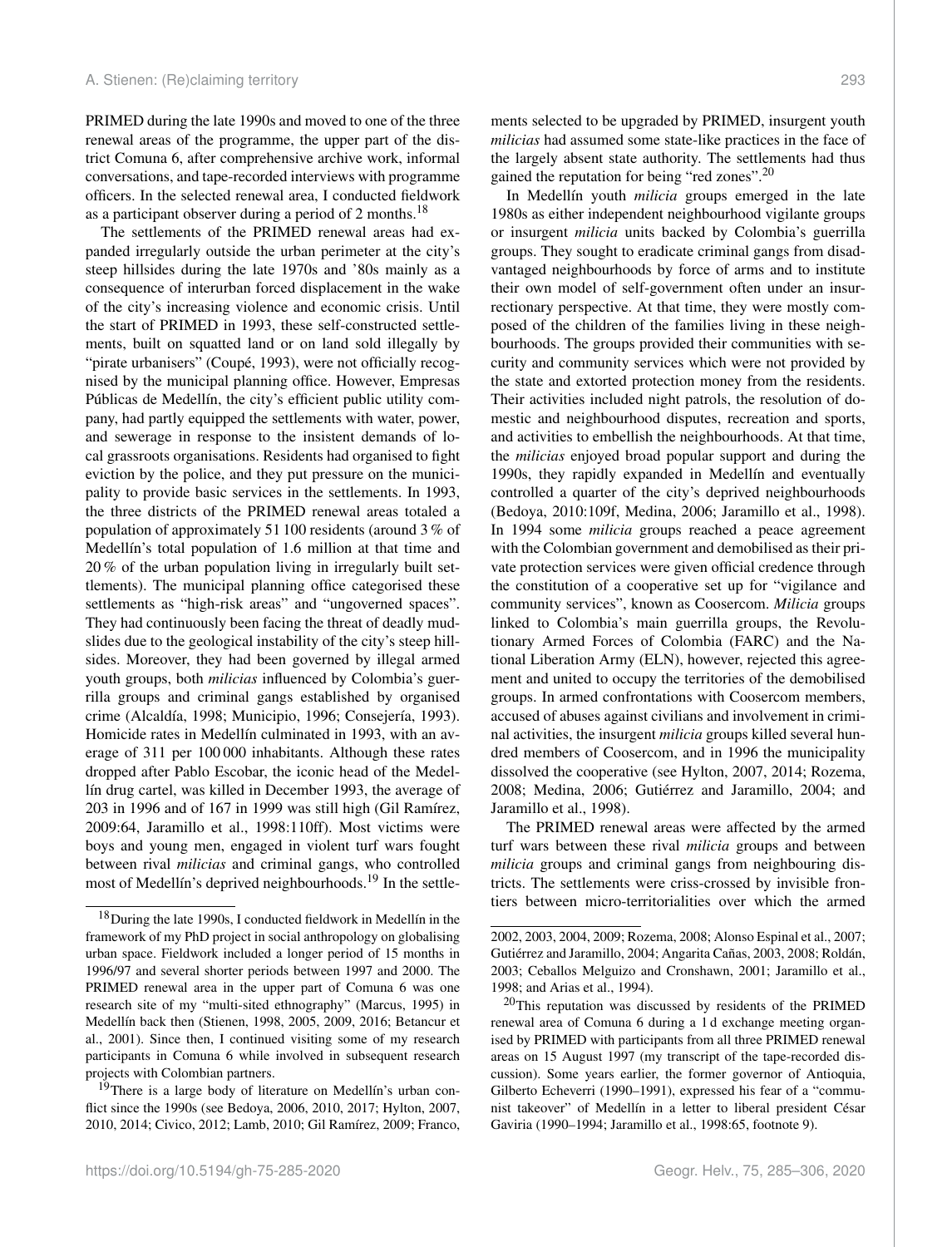

**Figure 1.** Substandard settlements at Medellín's urban periphery in 1993 and PRIMED renewal areas: Zona 3 (Comuna 8), Zona 5 (Comuna 13), Zona 7 (Comuna 6). (Source: Consejería, 1993:57).

youth groups disputed control with each other. Residents were literally confined in these micro-territorialities as transgressing the invisible frontiers involved the risk of getting caught in crossfire. This territorial order determined residents' daily routines. In the renewal area of Comuna 6, for instance, parents took their children from school because of frequent armed clashes right in front of the school. Residents took long detours to get to work, or they no longer dared to leave their dwellings anymore. Hardly anyone from outside found it possible to safely enter the settlements, including the police. In 1993, the PRIMED officers negotiated access to the settlements with the illegal armed youth groups. A young programme officer who worked in the local PRIMED office in Comuna 6 explained that until 1995 heavy shooting often started in front of the office after she had just entered the office. But she said that the armed youth groups respected PRIMED, generally informing her in advance if it was too dangerous to go to the office.<sup>[21](#page-9-0)</sup>

In 1995, the municipality's Oficina de Paz y Convivencia (Office for Peace and Coexistence) backed negotiations around "pacts of non-aggression" between armed youth gangs all over Medellín and provided some financial support. These informal agreements turned the city's invisible

frontiers into *Fronteras de convivencia* (frontiers of peaceful co-existence). But the armed youth groups continued exercising territorial control and extorting protection money in these neighbourhoods. This was also the case in the settlements of the three PRIMED renewal areas. Residents and the programme officers still had to deal with the armed youth groups' claims for territorial control. However, the pacts facilitated both the implementation of PRIMED and residents' engagement with the programme. Residents could now cross the invisible frontiers between the established micro-territorialities without risking being caught in crossfire. The pacts also reduced the risk for outsiders to enter the settlements. Hence, it was possible for me to move to the PRIMED renewal area of Comuna 6 in September 1997 to conduct fieldwork there during a period of 2 months.

The outlined processes of territorialisation at the very edge of Medellín can best be understood in terms of Silva Prada's above-quoted notion of "territoriality" (2016: 638f): These were socially constructed, self-governed "fields of action and possibilities" established through the appropriation of land over which the settlers disputed control with the (local) state. These spaces were signified symbolically by "communities of destiny", forged through the collective resistance to being expelled from the city by the police. However, these spaces were fragmented by "invisible frontiers" violently constructed by illegal armed youth groups to confine the residents into micro-territorialities over which these groups exer-

<span id="page-9-0"></span><sup>21</sup>These affirmations are quoted from the transcript of my taperecorded interview with the officer conducted on 16 September 1997 in the PRIMED office located in the renewal area of Comuna 6.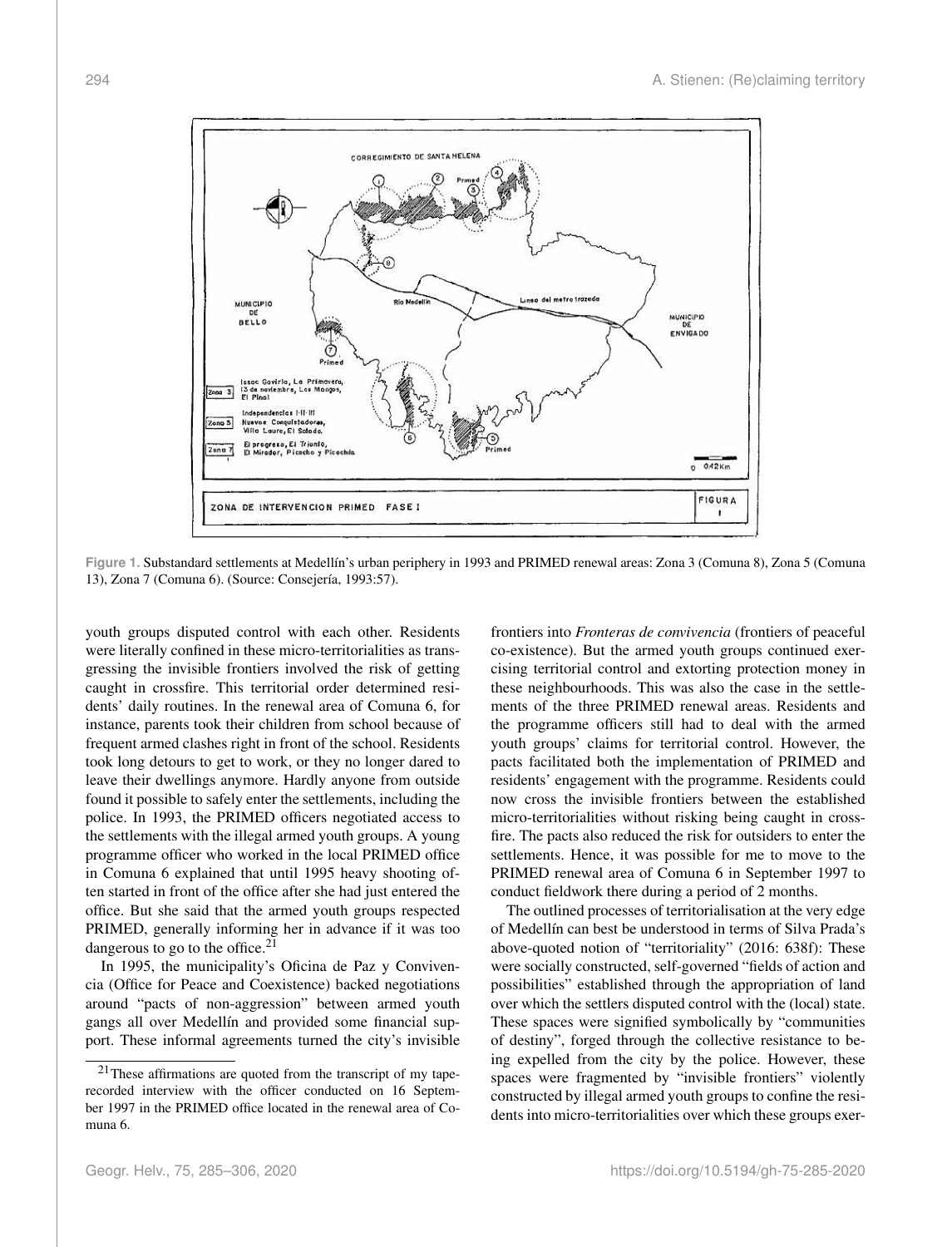cised control. The PRIMED renewal areas were thus a dense space in Porto-Gonçalves' sense, over-signified by a multiplicity of conflicting uses and symbolic meanings (2002:230; see also Fernandes, 2005:276).

What follows intends to show how state control over the urban periphery had been negotiated in the context of PRIMED. I highlight the way the "crisis of (state) authority" (Gramsci, 1971:210, quoted in Ballvé, 2012:606) has been confronted by PRIMED. In his analysis of "everyday state formation" in Colombia's strongly disputed Urabá region, Ballvé (2012) proposes to conceive territorialisation in Colombia in terms of Gramsci's conception of the "integral state", which includes both government and civil society. Inspired by this argument, I explain how PRIMED pro-duced state territory in this integral Gramscian sense.<sup>[22](#page-10-0)</sup> The programme implemented government projects while also inciting civil society initiatives. PRIMED's practices of "deand re-territorialisation" (Fernandes, 2005:279) were comprehensively influenced by residents' initiatives "to create, defend or extend spaces of social reproduction, everyday life and grassroots control" (Brenner and Elden, 2009:367f). Approaching PRIMED from the perspective of the "integral state" helps to unsettle normative binaries such as state/nonstate, public/private, formal/informal, and legal/illegal and bring to the fore the divergent actors engaged in the production of state territory in the renewal areas as well as their conflicting interests and practices (see also Ballvé, 2012:611f).

In this order of ideas, it is necessary to discuss the deand re-territorialisation practices of PRIMED also in relation to counter-insurgency. Following Elden's conception of "territory as political technology" (Elden, 2010:810f), I ask whether the re-territorialisation of Medellín's urban periphery by PRIMED can be interpreted as counter-insurgency that aimed to undermine both the ability of insurgent armed groups to control spaces and populations at the city's edge and residents' defiant everyday practices of territorialisation. I show that PRIMED was more complex. The programme not only established what Ballvé (2012:613) calls "the everyday territorial 'workings' of the state", reaching from formal law enforcement and expanding public services to imposing normative standards and routinised bureaucratic procedures. It also contributed to the empowerment of the formerly stigmatised residents in the settlements, "abandoned" by the state, by addressing and recognising them as subjects of law and acknowledging their everyday practices of territorialisation.

# 3.2 Establishing state control over the urban periphery

PRIMED was encouraged by the Consejería Presidencial para Medellín y su Area Metorpolitana (the Presidential Of-

fice for Medellín and the Metropolitan Area). The national government created this entity in 1990 to direct resources to local initiatives that addressed the city's social crises and alarming violence. PRIMED was co-funded by the Colombian government, the German-government-owned development bank "Kreditanstalt für Wiederaufbau" (KFW), the United Nations Development Programme (UNDP), and the municipality of Medellín. PRIMED represented a historical shift in the way irregularly constructed settlements on Medellín's steep hillsides had usually been addressed by the state. Instead of violently evicting the settlers and destroying their illegally built settlements, PRIMED sought to formalise and consolidate these settlements with measures that mitigated geological risks and with social investments (Alcaldía, 1998; Municipio 1996; Consejería, 1993). Hence, the programme recognised the efforts and achievements of the residents and secured these collectively built territories by legalising and incorporating them into the city. Designed in the wake of the 1991 constitutional reform, PRIMED sought to put into practice the idea that after the constitutional reform "Colombia has fully entered the era of citizen participation" (PRIMED, 1994:4; my translation). The professionals who designed the programme believed that "the new constitution enacted a

new social contract based on participation, justice, and the recognition of civil rights" (PRIMED 1994:4; my translation). The following statements made by some of these professionals in a group interview reveal how the overarching goal of PRIMED in relation to peacebuilding connects to basic ideas of the 2016 territorial-peace approach:

"[In PRIMED] two goals came together. One was improving the life of the inhabitants of the 15 settlements with a comprehensive urban programme. But at the same time there was another commitment. We wanted to change the internal structure of the municipality; we wanted to democratise the municipality, to adjust it to the new rules of the game imposed by the Constitution. [. . . ] We belong to a generation of professionals with a lot of illusions; we believed in the utopias of the 1960s, '70s, '80s, but during the last 10 years we got frustrated as this city touched the bottom of the crisis  $[\dots]$ . We realised that it is no longer the guerrilla that will bring change. Change needs to be done from the institutionality too; a civil society without a strong state does not work, and a strong state without a civil society does not work either. [. . . ] We wanted to move forward, starting from the Constitution. One of its main principles is to strengthen the municipality. The construction of conditions for living together peacefully and of the country we dream of starts from the municipality. In other words, PRIMED was not only designed for the subnormal neighbourhoods, this programme was designed for the city and for the whole country".<sup>[23](#page-10-1)</sup>

<span id="page-10-0"></span> $22$ Gramsci refers to the "integral state" as "the fluid and dialectical conglomerate of political and civil society" (Ballvé, 2012:605). Gramsci argues that "state does [thus] not mean only the apparatus of government but also the 'private' apparatus of hegemony or civil society" (Gramsci, 1971, quoted in Ballvé, 2012:605f).

<span id="page-10-1"></span><sup>&</sup>lt;sup>23</sup>These statements are quoted from the transcript of my taperecorded group interview with three professionals who participated in the design and start of PRIMED. The group interview was conducted in Medellín on 11 July 1996 (my translation).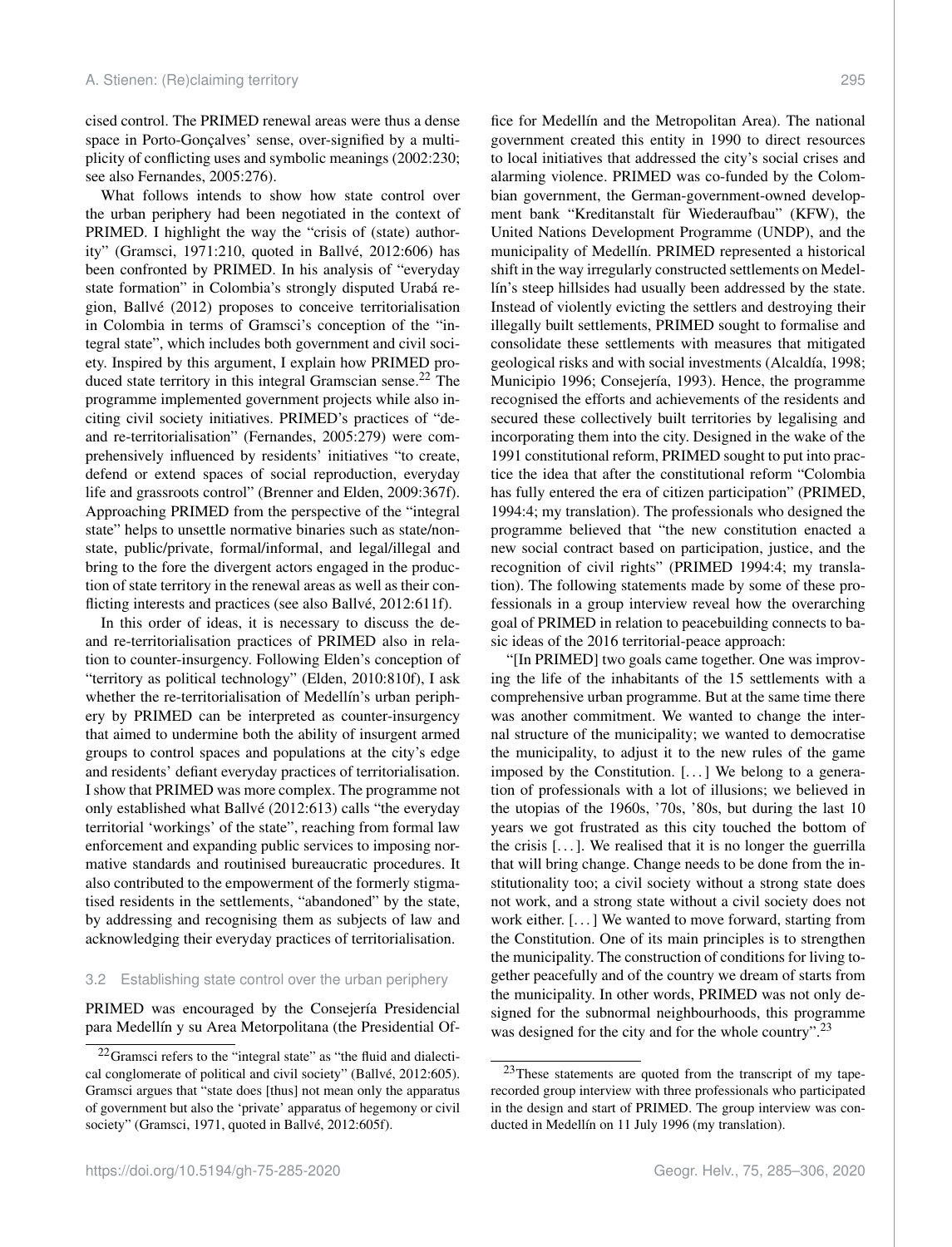Integrated into the former Social Housing Corporation of the Municipality of Medellín (CORVIDE), PRIMED followed a holistic inter-institutional approach in urban upgrading, at that time considered unique in Latin America. The programme coordinated in the renewal areas territorially focused activities of different entities in the nation state and the municipality of Medellín. These activities included measures of mitigating geological risks, expanding the basic infrastructure (paths, roads, parks), completing basic services (water piping, power, sewerage), improving housing, and granting formal property titles to the residents. The programme also encouraged universities, local NGOs, small private firms, cooperatives, grassroots organisations, residents, and international donors to coordinate territorially focused activities in the renewal areas with each other and with the state. Following the legal framework enhanced by the 1991 Political Constitution, PRIMED also tried to build leadership among the residents. Residents and their grassroots organisations were trained by progressive local NGOs in participatory local planning, budgeting, project management, and in how to get a legal status to submit collectively elaborated small development projects to the municipality or to private and non-profit entities for funding.<sup>[24](#page-11-0)</sup>

In short, PRIMED sought to build (state) institutionality in the settlements at Medellín's urban periphery. This included ensuring both the municipality's responsibility to provide the settlers with basic public services and the settlers' right and obligations to the city. Streets and addresses were formalised; the settlers were registered by location and prepared by the programme to pay fees and taxes. This was conditioned on their individual property rights and on the provision with basic public services and facilities by the municipality and the legalisation of the settlements (Stienen, 2005; Alcaldía, 1998; Municipio, 1996; Consejería, 1993). As PRIMED established offices physically in each of the three renewal areas, the programme thus constituted what Ballvé calls in his analysis of Colombia's Urabá region "a material and a symbolic 'marker' of territorialized meaningful state presence" (2012:613). These decentralised PRIMED offices allowed the residents to have direct contact with representatives of the state in their everyday space.

But PRIMED had a "hidden agenda" too. I found out about this through an interview with a former PRIMED officer who had also participated in the design of the programme. He had a higher position in the local administration at the time of the interview. He told me that PRIMED was designed as a "military strategy" and that the programme sought to exert state control over the urban periphery to prevent leftist guerrilla groups from entering the city from its borders. He showed me on a street map, which he labelled "strictly confidential", the location of the settlements of the three renewal areas, the movements of the guerrilla groups in the city, and how the new urban architecture would contribute to the improvement of military and police control in the upgraded settlements.

We knew that the urban peripheries were taken over by the guerrillas. [. . . ] Three districts were taken over by the guerrillas  $[\dots]$ . We wanted to implement the programme precisely in these three districts.  $[\dots]$ . In other words, it was a military strategy that we were considering at that time [...]. The residents [of these districts] live in a borderline situation between delinquency and honesty, and this situation always has a territorial outcome. These are interstitial spaces in the city which do not belong to anybody and can easily be appropriated by the guerrilla groups. Hence, we needed a strategy for the periphery of the city  $[\dots]$ ; it is hard to govern the periphery; people who live there are unpredictable because they don't have an urban identity. They easily join the other side [the guerrillas]; thus, we needed a strategy that would give the periphery an urban identity  $[...]$ . We noticed that war strategies are always being created on the edges, so what we are doing now is creating new centres on the urban periphery.[25](#page-11-1)

Intrigued by the interview with the former PRIMED officer, I paid full attention to territorial markers during participant observation in the PRIMED renewal area of Comuna 6. Probably the most evident territorial expressions of the programme's (presumed) military strategy were the then newly built path galleries of reinforced concrete that followed the contours of the hillsides on which the settlements of the three renewal areas had expanded. Residents had helped to build these path galleries. They showed me how these galleries connected the settlements of their districts and how they facilitated their transit through the settlements. The former PRIMED officer traced these galleries on his "strictly confidential" map and explained that the galleries would allow the police and military forces to move quickly from one settlement to another as they connected the settlements in each upgraded district. It seemed to me that the programme's (presumed) military strategy was inscribed onto the upgraded space of the settlements and could bee literally "read" in the territory by the observer.

Graffiti in the PRIMED area of Comuna 6 also attracted my attention. It read, for instance, *Fuera milicianos les desea la ley del desprecio* ("Get off, militias, that is what those who despise you want you to do") and *Pero fuera milicianos. Bienvenidos militares al Picachito* ("But get off, militias. Mil-

<span id="page-11-0"></span><sup>&</sup>lt;sup>24</sup>The Colombian legislation introduced after the 1991 constitutional reform prohibits grassroots organisations without a *personería jurídica*, i.e. a legal status, to receive public funding or funding from private and non-profit entities to implement development projects.

<span id="page-11-1"></span><sup>25</sup>These affirmations are quoted from the transcript of my taperecorded interview with the former officer conducted in the office of the interviewee in Medellín on 12 December 1996 (my translation).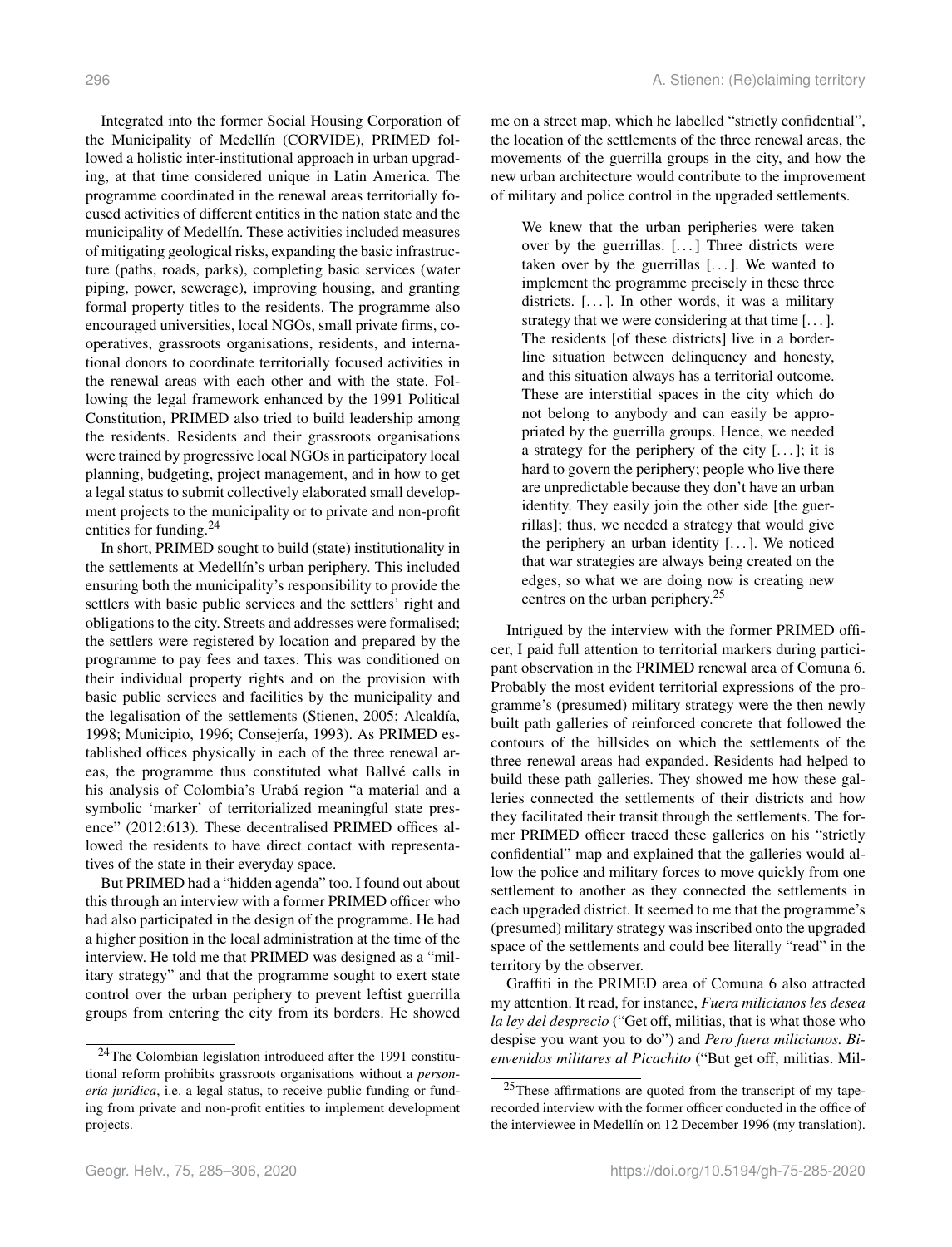itary, welcome to Picachito"). Residents in the settlements of Comuna 6 suspected that paramilitary groups, known as *Convivir*, entered the settlements, taking advantage of the lack of resistance resulting from the pacts of non-aggression. Created in 1994 by Colombia's Ministry of National Defense as "special vigilance and private security services", these groups engaged civilians mainly in rural areas in fighting back against the influence of guerrilla groups. In the mid-1990s, seven *Convivir* were also registered in Medellín (Hylton, 2014:25; Téllez Ardilla, 1995:107). However, in the PRIMED settlements at that time, graffiti was the only territorial marker indicating the possible presence of these groups. Residents, however, felt exposed to *fuerzas oscuras*, "sinister forces", which kept watch over the settlements without being visible (see Stienen, 2016:247).

It is tempting to interpret the re-territorialisation of Medellín's urban edge in the framework of PRIMED during the 1990s as counter-insurgency. In what follows, I show, however, that this interpretation is too narrow.

The 1990s can be considered an experimental period in relation to what Uribe de Hincapié (1998:17) distinguished as disputes over "just order, sovereign representation, territorial domination, institutional control of public goods, and the subjection of citizens" in Colombia. This experimental period, however, ended at the turn of the millennium. In 2012, more than a decade after the termination of PRIMED, the confessions of a paramilitary and drug trafficker, Henry de Jesús López Londoño, alias "Carlos Mario" or "Mi Sangre" (My Blood), seemed to retrospectively confirm rumours in the 1990s that PRIMED was a counter-insurgency programme. The confessions revealed that the 1995 pacts of non-aggression in Medellín, which eventually facilitated the implementation of PRIMED (and also my fieldwork in the renewal area of Comuna 6), were supported by paramilitary groups together with organised crime to prepare the ground for the paramilitary incursion in the city after the turn of the millennium with which the confessed was charged. $^{26}$  $^{26}$  $^{26}$ 

Scholars have analysed the paramilitary "territorial takeover" (Franco, 2003:103) of Medellín comprehensively. It culminated in 2003 with the military offensive in Comuna 13, known as Operación Orión, ordered by far-right president Alvaro Uribe (2002–2010) in the framework of his "democratic security policy" that aimed to strengthen the activities and presence of the security bodies throughout the national territory (Giraldo Ramírez and Preciado Restrepo, 2015; GMH, 2011; Rozema, 2008; Franco, 2004; Angarita Cañas, 2003, 2008). Comuna 13 is a huge underprivileged district at the city's edge which included, among other neighbourhoods, the settlements of one of the three areas up-

graded by PRIMED. The district was considered Medellín's stronghold of insurgent *milicias* influenced by Colombia's guerrilla groups and was turned into a showcase for urban counter-insurgency after the turn of the millennium. Commanded by Colombia's army and national police in coordination with paramilitary forces, the 2003 military offensive in Comuna 13 eventually eradicated the insurgent *milicia* groups in the city. After this military offensive, paramilitary groups which converged into the Autodefensas Unidas de Colombia (AUC; United Self-Defence Groups of Colombia) in 1997 eventually controlled 70 % of the urban territory in alliance with organised crime. In 2003, the government negotiated a ceasefire with the paramilitary groups and sub-sequently their demobilisation.<sup>[27](#page-12-1)</sup>

Many assume that the paramilitary "territorial takeover" (Franco, 2003:103) of Medellín made possible the city's far-reaching urban transformations and decrease in homicide after the turn of the millennium, recently coined as the "Medellín Miracle".<sup>[28](#page-12-2)</sup> To substantiate this argument, Hylton (2014), for instance, quotes the former leader of the AUC and drug trafficker Diego Fernando Murillo Bejarano, aka Don Berna, who stressed that the paramilitaries "helped to pacify the city" and that their incursion in the city was necessary to guarantee "investment, particularly foreign investment, which is essential if we are not to be left behind by the engine of globalization" (Amnesty International, 2005, quoted in Hylton, 2014:81f). However, it would be misleading to regard the re-territorialisation within the framework of PRIMED during the 1990s as part of the paramilitary "territorial takeover" of Medellín, even though the city's mayor, Sergio Naranjo Pérez (1995–1998), contextualised PRIMED with an argument similar to that of the quoted paramilitary:

All important cities of the world are getting ready to be acquainted with the global economy with a special strategy of urban equipping, the support and incentives to profitable enterprises, the training of advanced human resources, and the international promotion of their productive infrastructure, in order to have access to international capital in their influence zone. Medellín cannot be the exception. Therefore, initiatives such as the Programa In-

<span id="page-12-0"></span><sup>26</sup>These confessions were made by López Londoño in an Argentinian prison on 30 October 2012 (see Gil Ramírez, 2013:10, and [https://verdadabierta.com/](https://verdadabierta.com/policia-nacional-armo-el-frente-capital-alias-mi-sangre/) [policia-nacional-armo-el-frente-capital-alias-mi-sangre/,](https://verdadabierta.com/policia-nacional-armo-el-frente-capital-alias-mi-sangre/) last access: 31 August 2020).

<span id="page-12-1"></span><sup>27</sup>Demarest (2011:7) considers the fact that drug dealers became major landowners of mountain ranches and villas just uphill from the city an expression of the gradual takeover of Medellín's peripheral urban areas by the paramilitary AUC. This author argues that this was the paramilitary response to the evident influence of Colombia's major guerrilla groups in the city.

<span id="page-12-2"></span> $28$ For the perception of "Medellín Miracle", see e.g. The Economist, 7 June 2014: "Medellín's comeback: the trouble with miracles" [\(https://www.economist.com/the-americas/2014/06/](https://www.economist.com/the-americas/2014/06/07/the-trouble-with-miracles) [07/the-trouble-with-miracles,](https://www.economist.com/the-americas/2014/06/07/the-trouble-with-miracles) last access: 3 September 2020). For an analysis of paramilitarism and Medellín's recent transformations, see Franz (2017), Humphrey and Valverde (2017), MacLean (2015), Hylton (2007, 2010), Franco (2009), and Colak-Abello and Pierce (2015).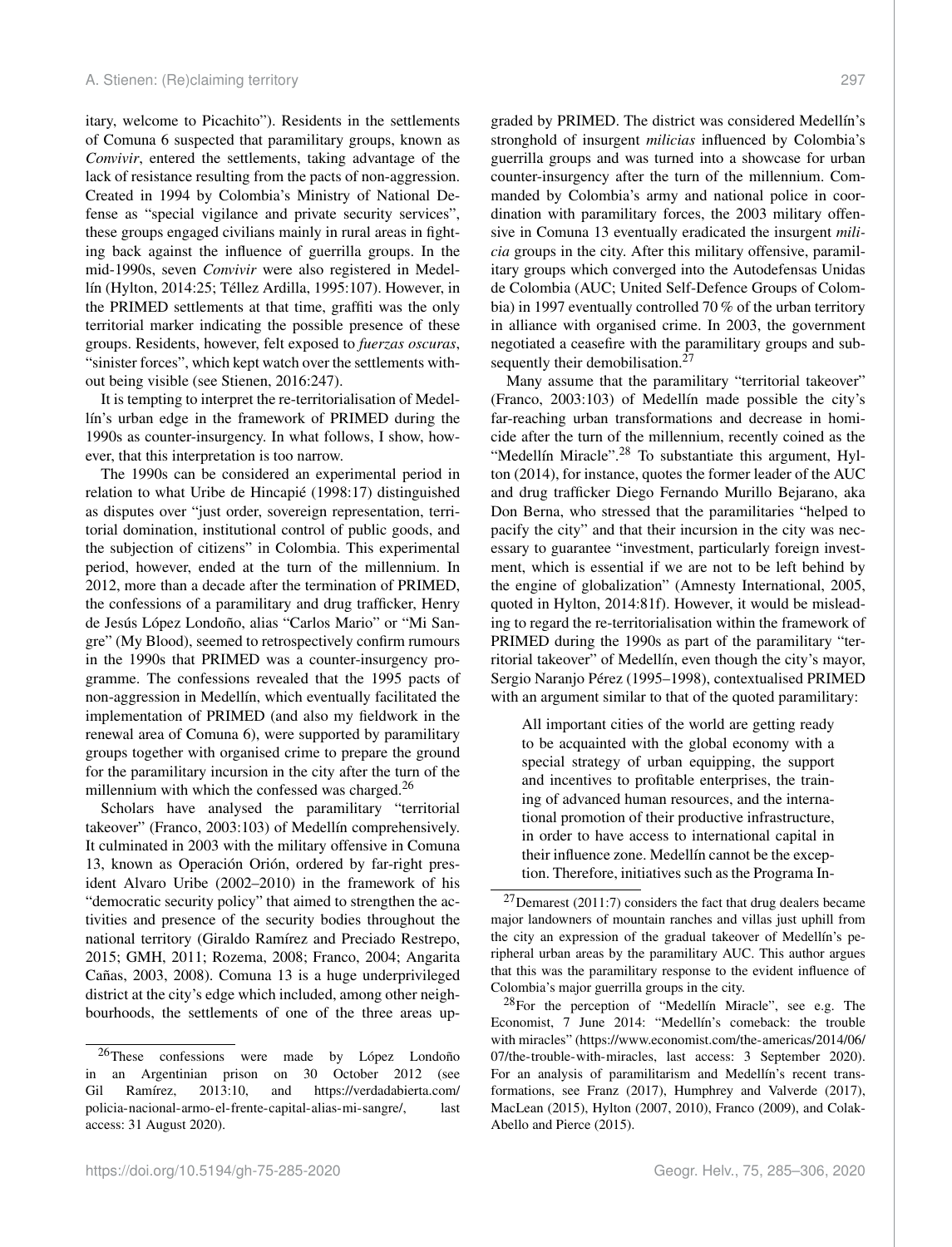tegral de Mejoramiento de Barrios Subnormales – PRIMED, which has a preventive and integral nature  $[\dots]$ , are essential  $[\dots]$  to firmly push Medellín towards the future (Sergio Naranjo, quoted in PRIMED, 1996:8).

Demarest (2011:10) and Ballvé (2012:612) claimed counter-insurgency operations typically entail three steps: (1) clearing a territory of insurgent groups and taking this territory back from insurgent control, (2) holding the territory by securing it with measures that include repression, and (3) building durable institutionality both in terms of physical infrastructure and territorial governance (see also Franco, 2003:105f)<sup>[29](#page-13-0)</sup>. PRIMED's re-territorialisation did not follow this strategy even though the programme built physical infrastructure and state institutionality to address the root causes for the presence of insurgent groups in the settlements. The programme eventually benefitted from the pacts of non-aggression that turned out to be supported by the paramilitaries. However, it neither participated in encouraging (or concluding) the pacts, nor did it include repressive measures to clear the renewal areas from insurgent *milicia* groups. On the contrary, PRIMED was primarily an outcome of Medellín's civic activism during the 1990s. At the beginning of the 1990s, progressive local NGOs, grassroots organisations, academic research groups, and progressive Catholic priests, together with liberal factions of the business sector and local elites, took advantage of the new juridical and political framework established by the 1991 constitutional reform. They mobilised public debates in open forums and at *Mesas de Concertación* (open round tables) about the reasons of the city's violence and about alternatives to rebuild the urban social tissue. Supported by the Presidential Office for Medellín and the Metropolitan Area, these debates established a kind of Habermasian public reason in the city during the whole decade of the 1990s (see Urán Arenas, 2012; Stienen, 2005, 2009; and Betancur et al., 2001). PRIMED was designed in the context of this vivid civil activism and in the spirit of the critical self-reflexive gesture this activism incited in the city. This was the context of the above-quoted statements made by professionals who participated in the programme design.

#### 3.3 Disputing re-territorialisation at the city's edge

PRIMED negotiated "fields of social experimentation" (de Sousa Santos, 2003:38, 285) with the residents in the renewal

areas. For instance, the programme officers not only arranged their access to the settlements with the illegal armed youth groups but also debated with them the implementation of the programme. During the first years, organised residents attended programme meetings with basic PRIMED documents in hand. Due to the territorial control exercised by the armed youth *milicias* in the settlements, any deviation from the original objectives of PRIMED during its implementation was debated with the residents. An officer said, "If you are facing a guy armed with a gun and you are only armed with your professional knowledge, if you are not able to prove that you are right, what happens then with that gun? You pay with your life".<sup>[30](#page-13-1)</sup> The armed youth groups, for instance, tried to blackmail the small construction firms PRIMED hired outside the settlements to execute the infrastructural works in the renewal areas. To stop this, officers in the settlements engaged these groups as security guards to watch construction sites and materials. This move was considered illegal but legitimate to ensure the programme's acceptance in the settlements. It demonstrated that the territorial authority of the illegal armed youth groups was not directly challenged by PRIMED. Thus, following the discussion of Agnew and Oslender (2010) on "disputed sovereignties", it can be argued that the micro-territorial sovereignties established by these groups overlapped with the state territory PRIMED expanded in the settlements.

The PRIMED officers also negotiated land use with the residents. Individual land appropriation had provoked many violent conflicts in the settlements of the renewal areas before the start of PRIMED. Residents had fought hard to cut metre by metre of land off the steep hillsides to build their individual dwellings. During the upgrading process, they often resisted ceding individually appropriated land to PRIMED for the construction of public spaces in the settlements. With the construction of public space, the programme not only sought to stabilise the steep hillsides where the settlements expanded. It also aimed to implement Colombia's 1989 Urban Reform Law, which defined public space as area for "the satisfaction of collective urban needs". This law is probably one of the most enlightened laws for public space conser-vation in Latin America.<sup>[31](#page-13-2)</sup> Colombia's 1991 Political Constitution made public space a constitutional right and designated public authorities as its guarantors, proclaiming that "it is the duty of the state to protect the integrity of public space and its assignment to common use, which has prior-

<span id="page-13-0"></span> $^{29}$ Ballvé (2012:612) argues that presently counter-insurgency is reduced to the formula "clear, hold, and build", described by former US Secretary of State and National Security Advisor Condoleezza Rice in reference to Iraq. "Our political–military strategy has to be to clear, hold, and build: to clear areas from insurgent control, to hold them securely, and to build durable, national Iraqi institutions" (Rice, 2005 quoted in Ballvé, 2012:612). Ballvé's study of Colombia's Urabá region shows that this strategy was also successfully implemented by the paramilitaries in Colombia (Balvé, 2012).

<span id="page-13-1"></span><sup>&</sup>lt;sup>30</sup>These affirmations are quoted from the transcript of my taperecorded group interview with PRIMED officers conducted in Medellín on 11 July 1996 (my translation).

<span id="page-13-2"></span><sup>31</sup>Ley 9 of Urban Reform, Diario Oficial, Año CXXV, No. 38650, 11 January 1989; [https://www.ani.gov.co/sites/default/files/ley\\_](https://www.ani.gov.co/sites/default/files/ley_0009_de_1989_reforma_urbana.pdf) [0009\\_de\\_1989\\_reforma\\_urbana.pdf](https://www.ani.gov.co/sites/default/files/ley_0009_de_1989_reforma_urbana.pdf) (last access: 3 September 2020)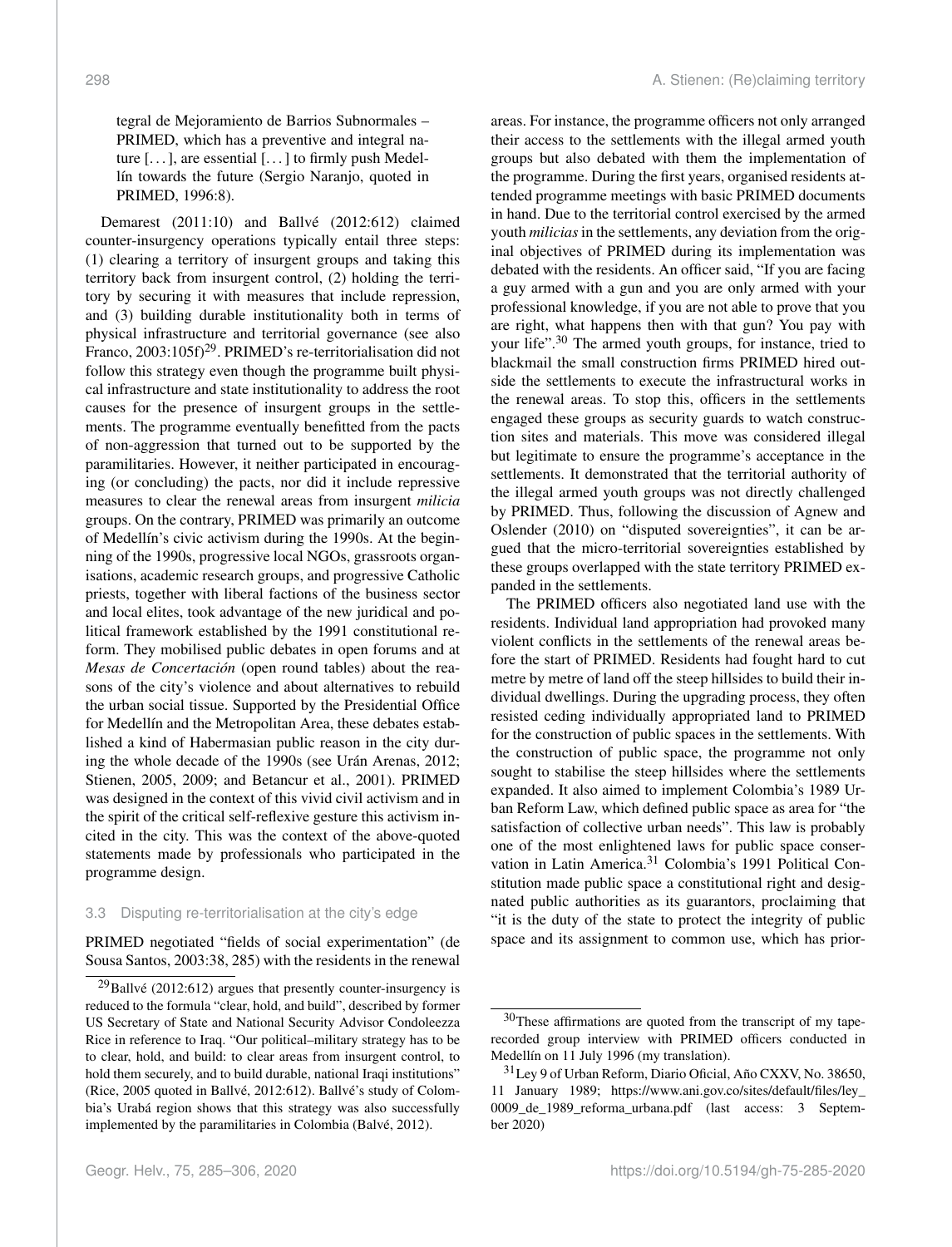ity over individual interests".[32](#page-14-0) Taking individually appropriated land from residents to expand public space or to build public facilities in the settlements was thus legitimised by PRIMED through establishing equal access of all residents to urban space. These programme goals provoked heated debates between the programme officers and the residents. Based on their technical expertise, the officers insisted on the importance of public spaces to stabilise the terrain and assert equal rights. Residents, by contrast, insisted on their empirical knowledge of the territory and sought to convince the programme officers that there was not always a need for open space. In some cases, residents engaged in these controversies only because they speculated on individually appropriating a neighbouring plot of land selected by the programme to be transformed into public space. They planned to sell the land or to expand their individual dwelling on it in order to secure their families' survival. Such controversies between the residents and the programme officers often resulted in compromises that redirected the programme's intended re-territorialisation.

The negotiation of gender relations was also part of PRIMED's re-territorialisation. Residents had to contribute unpaid work to the construction of public space. Both men and women were trained in construction work at the National Training Service (Servicio Nacional de Aprendizaje, SENA), a public institution that offered vocational training programmes. In Comuna 6, men used to complain about being obliged to do unpaid work and often did not appear on the construction sites. Women, by contrast, were largely committed to free work and often assumed the responsibility for the construction sites. Due to the gender-specific impact of the armed conflict in the settlements before the start of PRIMED, women often expressed that they perceived their commitment to the programme as liberating. With the start of PRIMED their freedom of movement increased as well as the territorial radius accessible to them in the city.<sup>[33](#page-14-1)</sup> Before the start of PRIMED, women had often locked themselves in their dwellings to protect themselves and their children from the armed clashes in the settlements. They also wanted to prevent finding their self-constructed informal dwelling in the hands of another person who seized the opportunity to appropriate it even during a short absence of the de facto owner. This situation changed during the implementation of the programme. For instance, a single mother told me that engaging with the programme helped her to overcome both her spatial isolation and economic shortage as she engaged in developing a women's cooperative. Another woman whose drugaddicted husband and two adolescent children were killed in a purge by the *milicias* explained that her engagement with PRIMED gave her life a new purpose. She said, "If I'd continued staying locked in my shanty, I'd have gone crazy." Other women described intra-family violence to which they were subjected because of being locked in their dwellings. They said that engaging with PRIMED meant for them leaving their dwellings and making their problems public by sharing them with other people. Moreover, they insisted that their husbands could no longer threaten them with kicking them out of the dwelling during family disputes and leaving them on the street because PRIMED transferred ownership titles to both spouses. These women argued that the ownership title helped them to secure "their right to a place". Some of these women started building their own room after their dwellings were legalised. They stressed that each wanted a room of her own where she could "breathe" and no longer feel bullied.[34](#page-14-2)

In conclusion, the re-territorialisation of Medellín's disputed urban periphery during the implementation of PRIMED had an insurgent dimension in the sense discussed by Holston (2009) and Wahren (2011). These scholars developed both a non-normative conception of "insurgence" that has no "inherent moral or political value" (Holston, 2009:35) and the idea of a "disruptive institutionality" (Wahren, 2011). My argument is that during the implementation of PRIMED, a "disruptive institutionality" emerged from the disputes between the residents and the governmental and non-governmental actors involved in the programme and coordinated by PRIMED. These disputes unsettled normative binaries such as legal/illegal, legitimate/illegitimate, public/private, and formal/informal and produced new social subject positions and political identities among the residents. Residents gained visibility in the city as subjects of law during the implementation of PRIMED. They also experienced how the PRIMED officers in the settlements prioritised technical and legal criteria in the negotiations of land use instead of arbitrarily relying on political clientele relations. This might have been why, during the 1997 mayoral elections, some residents campaigned for government programmes rather than for individual candidates who promised potential voters that they would get personal benefits for their vote, as had usually been the case.[35](#page-14-3)

<span id="page-14-0"></span><sup>32</sup>My translation of Art. 82 of Colombia's 1991 Political Constitution.

<span id="page-14-1"></span><sup>33</sup>Due to the "invisible frontiers" between micro-territorialities in the city, forcibly protected by armed groups, the range of movement of the residents was very limited at that time (see also Stienen, 2016). The PRIMED officers organised regular exchange meetings between the residents of all three renewal areas who were directly engaged in the implementation of the programme as well as mutual visits.

<span id="page-14-2"></span><sup>34</sup>These affirmations are quoted from the transcripts of my taperecorded interviews with women in the PRIMED renewal area of Comuna 6 on 3 and 21 September 1997 (my translation). This paragraph is also based on observations and informal conversations with women during subsequent visits in Comuna 6 after the end of my fieldwork there.

<span id="page-14-3"></span><sup>&</sup>lt;sup>35</sup>This analysis is based on participant observation and the discussion of this issue by residents of all three PRIMED renewal areas during a 1 d exchange meeting organised by PRIMED on 15 August 1997 (My transcript and translation of the tape-recorded discussion).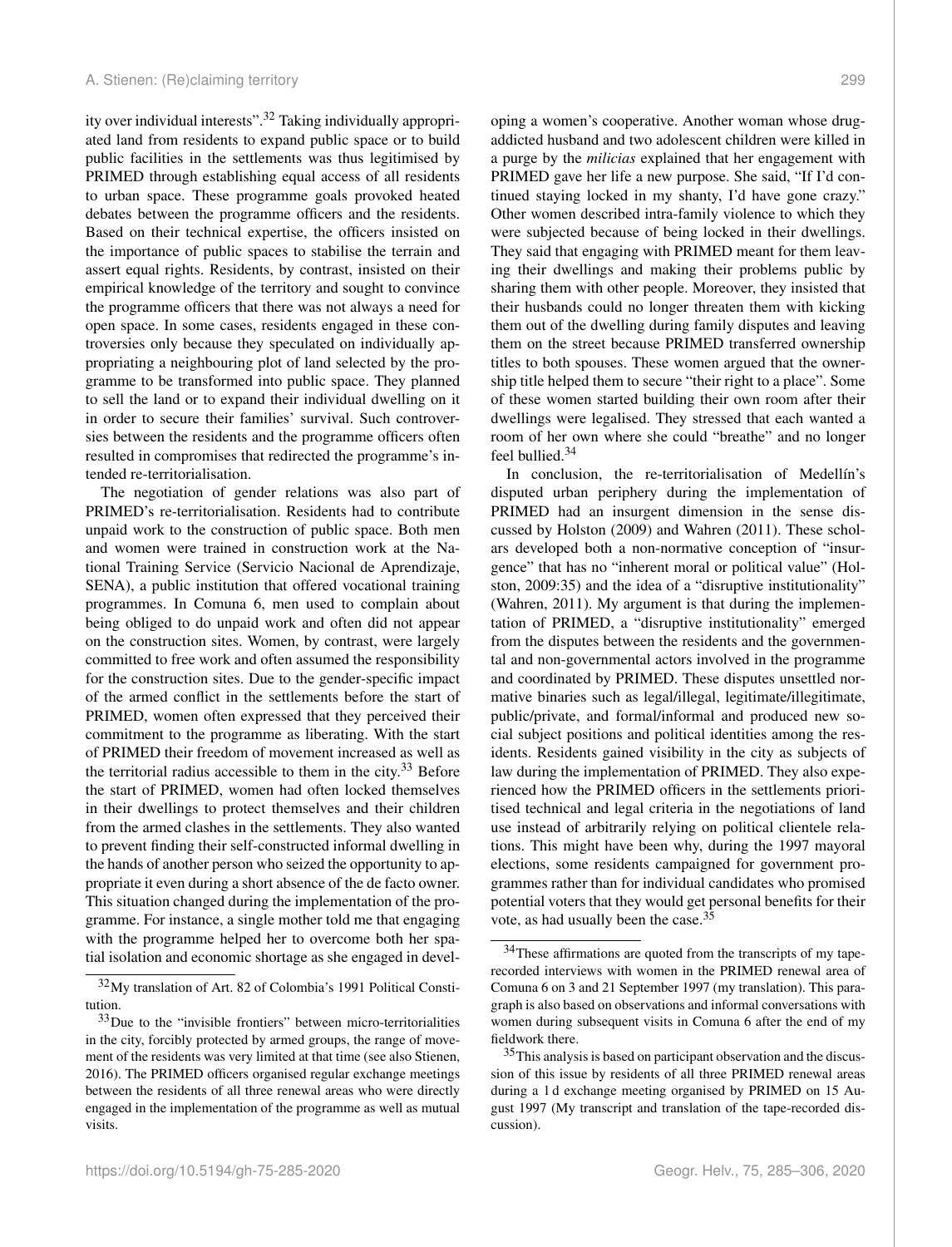Nevertheless, PRIMED did not prevent the paramilitary incursion in the settlements despite empowering the residents. PRIMED's perceived strength eventually turned out to be the programme's weakness, namely the neutrality of its legalistic-technocratic approach to conflicting and antagonistic interests and territorial projects in the settlements. PRIMED did not consider that the pacts of non-aggression would "open" the settlements to other armed groups by transforming the settlements' "invisible frontiers" into "frontiers of peaceful co-existence". The paramilitary and criminal networks, established to carry out the paramilitary incursion in Medellín, managed to penetrate these frontiers of peaceful co-existence and co-opt residents and armed youth groups in the settlements. This was all the easier given the lack of economic alternatives, particularly for youth, an issue not addressed by PRIMED. Armed youth groups and residents who resisted being co-opted were denounced and expelled, or they "disappeared" and were assassinated by the paramilitaries. During the military offensive in Comuna 13, the new infrastructure of this district's former PRIMED renewal area eventually facilitated the movements of the police and army but was also damaged during the offensive together with upgraded houses.

The consolidation of state space in Lefebvre's sense (see Brenner and Elden, 2009:364f), initiated by PRIMED at Medellín's disputed urban periphery, was eventually achieved under different auspices by the paramilitaries once they controlled the city after the turn of the millennium. Demarest (2011:9f) argues that the 2003 military offensive in Comuna 13 "permanently changed the scale and nature of the security challenge" in Medellín. PRIMED's experimental potential, identified in this article, was not sustained in the city after the end of the programme. $36$  PRIMED's reterritorialisation measures had consolidated citizens' "right to (urban) territory" through legalising individual property rights; registering grassroots organisations to give them a legal status and the right to public funding; formalising street numbers and addresses; and expanding public services, infrastructure, and public space. But eventually these measures had an opposite effect: under paramilitary control, they facilitated the fierce territorial rule over the residents by the police and Colombian army (see Demarest, 2011; Franco, 2003). After the 2003 military offensive in Comuna 13, police stations and/or military bases were established in the districts at the city's edge, where the three PRIMED renewal areas had been located during the 1990s.

# **4 Conclusions**

This article observed the Latin American debate on territory through the lens of the territorial-peace approach agreed in the peace accord between the Colombian government and the FARC guerrillas in 2016. In Latin America, claims for territory as "anti-hegemonic community space" of peasant communities (ethnically and non-ethnically defined) have been central to politics of resistance and emancipation and have challenged liberal statehood. In Colombia, the politico-juridical redefinition of state space in terms of multi-territoriality was incorporated into the country's reformed political charter in 1991. Rural Afro-descendant and indigenous communities are constitutionally entitled to collective territories.

The accorded territorial peace addresses the perceived "crisis of state authority" in peripheral rural areas strongly affected by armed conflicts. It seeks to redefine state space in relation to multi-territoriality. I highlighted how the territorial-peace approach remains trapped within the tension and ambivalences inherent in Colombia's constitutional reform of 1991. It seeks to reconcile antagonistic socioterritorial projects violently colliding in Colombia's countryside. Territory is (re)claimed by both the state and peasant communities as a political instrument and political project. I argued that the territorial-peace debate furthers the "hyperterritorialised perception of space" in Colombia (Piazzini Suárez, 2018:7f). Through the lens of the antagonistic socioterritorial political projects, territory is typically conceived in normative-programmatic terms in both the political and emerging academic controversy on territorial peace. Although multi-territoriality in Colombia has been configured through subaltern political contestation *and* differential state regulation, state space is often juxtaposed to the community territories. Multi-territoriality is generally conceived in terms of emerging "territories of emancipation" in Zibechi's sense (Streule and Schwarz, 2019), opposed to the state and produced through subaltern anti-capitalist socio-territorial projects.

Revisiting my ethnographic data from the 1990s on the urban renewal programme PRIMED, my analysis of (state-led) urban territorial peacebuilding showed that the dichotomy between territory as state space and as an instrument of political emancipation appears obsolete in the light of this urban programme. My processual and relational understanding of territory as a *form* of social disputes along intersecting power relations rather than as their *result* allowed the disclosure of the unpredictable, contradictory, and conflictive processes of territorialisation provoked by (state-led) territorial peacebuilding in the city. Empirical evidence was given of the multiplicity and incompleteness of what is referred to as "state space", indicating that state space cannot be reduced to the objective of capital accumulation. The ethnography revealed the ambiguities and inconsistencies of the production of urban territory, both as state space and as the space of sub-

<span id="page-15-0"></span><sup>36</sup>PRIMED was officially suspended in 1999. The former Social Housing Corporation of the Municipality of Medellín (CORVIDE), in which PRIMED was integrated, completed the remaining works until being dissolved in 2001 by the newly elected mayor of Medellín, whose administration was committed to other priorities (see Betancur, 2007:11).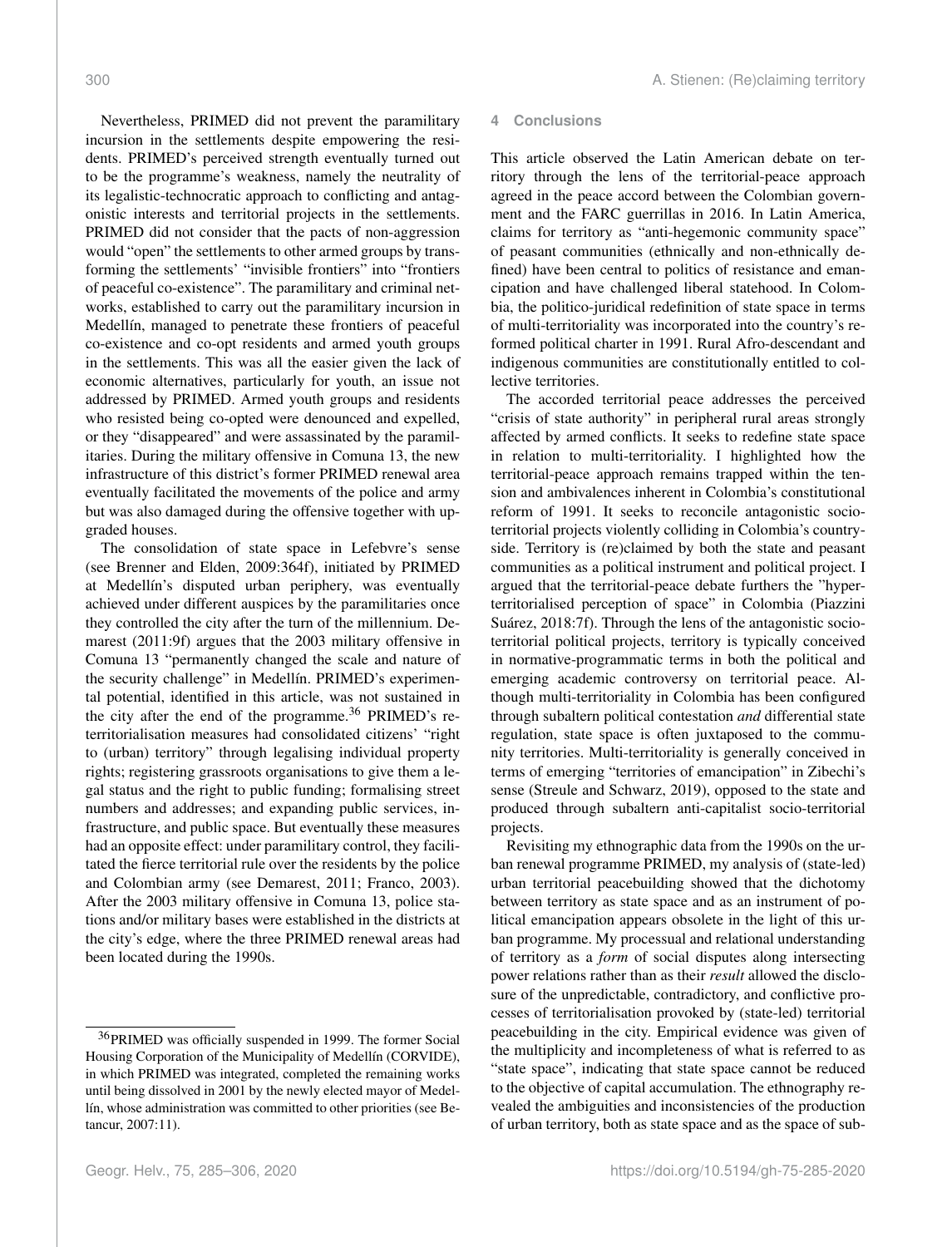altern social groups. It showed that territorial peacebuilding in the city was a clash of meanings, representations, and interventions of territory as lived space.

These findings further the discussion of Brenner and Elden (2009) of Lefebvre's conceptualisation of the production and transformation of territory as state space and the argument of Jessop (2008) that the state rather than being monolithic is configured by competing interests and struggles. The findings reveal how the attempts of the state actors to make the peripheral "ungovernable space" at the city's edge controllable and manageable were contested and also redirected by the attempts of various social forces to build spaces of everyday life and grassroots control. Jessop (2008) discusses how the structural limits imposed by the state are continuously stretched by the strategic and reflexive actions of diverse (political) actors that operate within these limits. He argues that state structures simultaneously enable and set limits to these actors' strategic calculations, giving the state and state power a certain elasticity (Jessop, 2008:3f; 46). This "elasticity" of the state was evinced by the PRIMED case. It explains the diverse and contradictory strategies and objectives within this public policy. It makes the divergence between the different state actors intelligible and helps to understand that the competing or converging strategies of the different interacting groups produced multiple and conflicting territorialisation. This might be the reason why the paramilitary project was advanced despite the attempts of state actors with opposing interests and strategies to create and strengthen the emancipatory scope for grassroots action in the framework of PRIMED. It can thus be concluded that the boundary between territorial peacebuilding and counterinsurgency was blurred. Although the "institutionalisation" of the "ungovernable spaces" at Medellín's urban periphery by PRIMED cannot be reduced to counter-insurgency or "territorial pacification" (Olarte-Olarte, 2019), it did not prevent the paramilitary takeover of these spaces. This can be explained with the changing political hegemonies in the country after the turn of the century. Far-right president Alvaro Uribe, who took office in Colombia in 2002, ordered the military offensive Operación Orión in Medellín's Comuna 13 in 2003 to violently impose his territorial peace in the city.

My ethnography disclosed how urban territorial peacebuilding through "institutionalisation" in the framework of PRIMED established a rational system of laws and regulations as well as administration and formal procedures which had two dimensions: "bureaucratisation" in the sense of Weber (1980) and "emancipation" in the sense of the "project of political modernity" discussed by Ascione (2016). It created a political space of contestation through which the residents of the PRIMED renewal areas were enabled to "reflexively act upon the present" (Ascione, 2016:17) as subjects of law. During the implementation of PRIMED, residents contested (but also simultaneously contributed to) the expansion and consolidation of state space. Their "insurgent agency" produced a "disruptive institutionality" (Wahren, 2011), albeit

not "territories of emancipation" in Zibechi's sense, despite expressing their emerging visibility as territorialised subjects of law in the city. Their disputes rather evidenced the heterogeneity of their social aspirations and revealed that individual interests were commonly prioritised over collective strategies. Although in the 1980s, residents self-organised to fight eviction by the police together and collectively built their settlements, during the 1990s, social fragmentation and individualisation increased in these settlements. This can be drawn back to the expanding drug economy and escalating violence in the city together with the progressive but uneven consolidation of these settlements. The PRIMED case thus challenges the essentialising conceptions of subaltern communities related to normative-programmatic notions of territory dominant in the territorial-peace debate. Multi-territoriality in Medellín in the 1990s was not consistent with (idealised) communitarian notions of subaltern territories. It was mainly produced through "regimes of forced protection" (Stienen, 2016) of diverse illegal armed groups who confined the residents of the peripheral urban areas in "invisible borders" established to exercise social control and extort protection money. This was a way how young people who grew up in these settlements fought for power and recognition as well as for access to the consumer goods that flooded the markets in Medellín in the wake of the expanding drug economy and Colombia's neoliberal economic opening in the early 1990s (Jaramillo et al., 1998; Arias et al., 1994).

Finally, I propose to distinguish between debating territorial peace as a "political project to be achieved" in the form of a territory as bounded space from debating territorial peacebuilding as an ongoing process of territorialisation which is always unpredictable and produces unexpected social and political outcomes. This proposition is inspired by the suggestion of Brubaker and Cooper (2000) to distinguish between "categories of (social and political) praxis" and "categories of (social and political) analysis". These authors highlight how terms such as "nation", "citizenship", "community", and "identity", used as "categories of (social and political) analysis", are also used by social actors in everyday life and in "identity politics". They serve these actors to position themselves and manifest their political purposes and "to organise and justify collective action along certain lines" (Brubaker and Cooper, 2000:5). These terms are thus used as political instruments to pursue specific political projects. They can be considered "ideological representations" in that they are reified as real communities while obscuring and reproducing (intersecting) relations of power (along divergent socioeconomic interests and age and gender differences as well as along ethnicity, culture, and history). I do not want to equate these terms with the concept of territory. But these authors help to draw our attention to the difference between approaching territorial peace through the lens of territory as a political instrument and political project of either the state or subaltern social groups and approaching territorial peace as an ongoing and unpredictable process of territorialisation.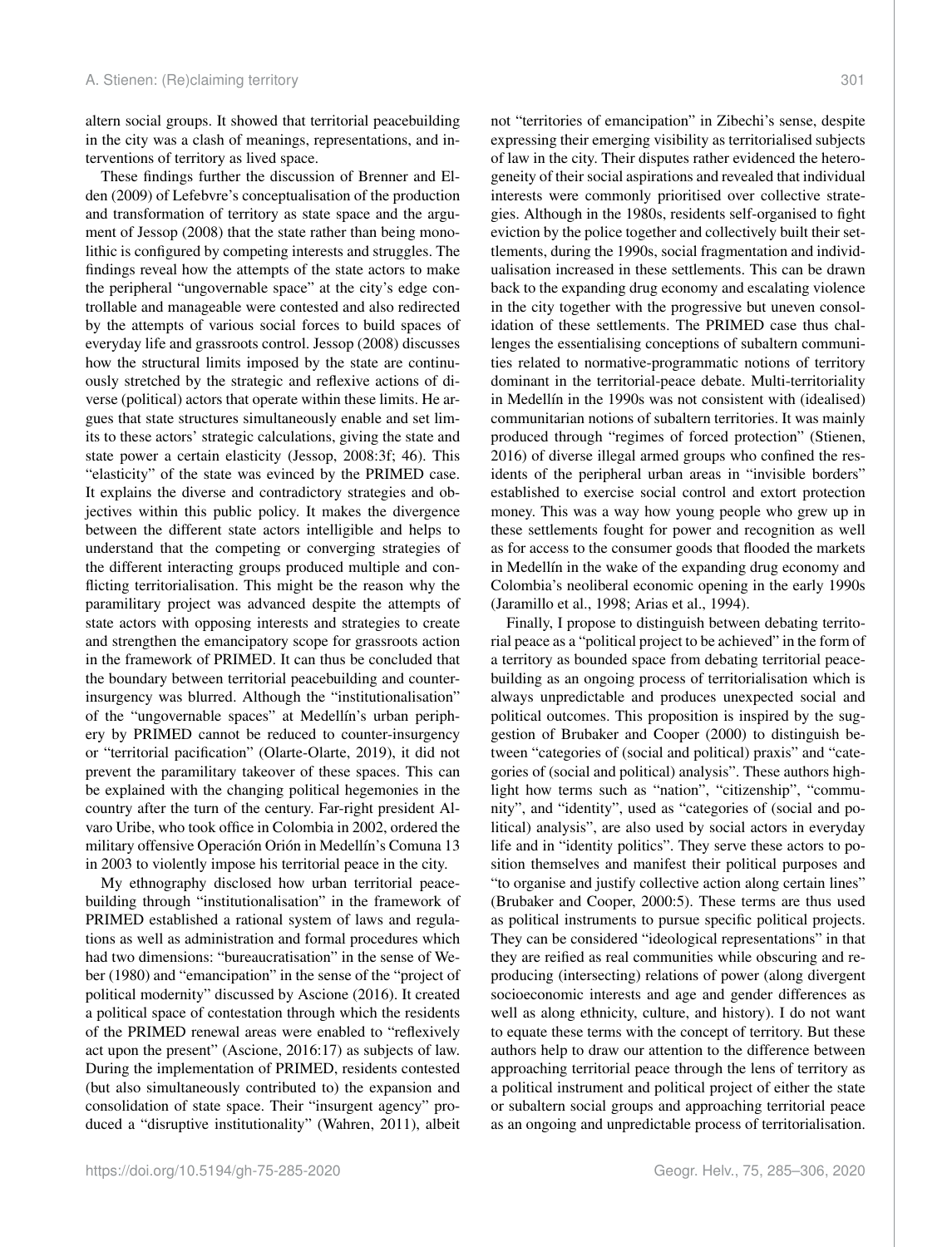Only if these perspectives are distinguished can the ambivalences and contradictions of the political projects associated with the term "territorial peace" come into focus. This distinction is all the more urgent if the territorial-peace approach is to be extended to urban contexts and if the "conjugations of diverse space formations" (Piazzini Suárez, 2018:7f) are to be taken into consideration. To this end, I take issue with Zibechi's argument that "not all spaces are territories" (see Streule and Schwarz, 2019) and conclude that all spaces are continuously (re-)territorialised territories.

**Data availability.** Data can be requested via the author.

**Competing interests.** The author declares that there is no conflict of interest.

**Acknowledgements.** My sincerest thanks to the anonymous reviewers for their helpful comments. I especially thank the reviewer to whom I owe the insightful hint to Bob Jessop's work on state power.

**Review statement.** This paper was edited by Myriam Houssay-Holzschuch and reviewed by three anonymous referees.

#### **References**

- Agnew, J. and Oslender, U.: Territorialidades superpuestas, soberanía en disputa: lecciones empíricas desde América Latina, Tabula Rasa, 13, 191–213, available at: [http://www.scielo.org.co/](http://www.scielo.org.co/pdf/tara/n13/n13a08.pdf) [pdf/tara/n13/n13a08.pdf](http://www.scielo.org.co/pdf/tara/n13/n13a08.pdf) (last access: 3 September 2020), 2010.
- Alcaldía de Medellín: Primed, Programa integral de mejoramiento de barrios subnormales en Medellín. Propuesta de intervención, PRIMED fase II. 1998–2003, Medellín, Alcaldía de Medellín, 1998.
- Alonso Espinal, M., Giraldo Ramírez, J., and Sierra Arroyave, D.: Medellín el complejo camino de la competencia armada, in: Parapolítica: La ruta de la expansión paramilitar y los acuerdos políticos, edited by: Romero, M., Intermedio, Bogotá, 109–164, 2007.
- Amnesty International: Colombia: The Paramilitaries in Medellín: Demobilization or Legalization? 31 August 2005, Index number: AMR 23/019/2005, available at: [https://www.amnesty.](https://www.amnesty.org/en/documents/AMR23/019/2005/en/) [org/en/documents/AMR23/019/2005/en/](https://www.amnesty.org/en/documents/AMR23/019/2005/en/) (last access: 9 September 2020), 2005.
- Anderson, P.: Lineages of the Absolutist State, Verso, London, 1974.
- Angarita Cañas, P. E., Gallo, H., and Jiménez Zuluaga, B. I. (Eds.): War Dynamics and Peacebuilding: Interdisciplinary study of the armed conflict in Comuna 13 of Medellín, University of Medellín, Medellín, 2008.
- Angarita Cañas, P. E.: Conflict, war and urban violence: problematic interpretations Nomádas, 19, 96–104, 2003.
- Arias, E., Medina, G., and Bonilla, W.: Juventud de Medellín: Pasados Ausentes, Presentes Intensos, IPC, Medellín, 1994.
- Ascione G.: Science and the Decolonization of Social Theory, Palgrave Macmillan, London, 2016.
- Asher, K. and Ojeda, D.: Producing nature and making the state: ordenamiento territorial in the Pacifi c lowlands of Colombia, Geoforum, 40, 292–302, 2009.
- Bahl, V.: Murder Capital to Modern Miracle? The Progression of Governance in Medellín, Colombia, DPU Working Paper, 143, University College London, available at: [https://pdfs.semanticscholar.org/02a0/](https://pdfs.semanticscholar.org/02a0/d26ab70cb3733d146cd55bb6ab4daf13bb1d.pdf) [d26ab70cb3733d146cd55bb6ab4daf13bb1d.pdf](https://pdfs.semanticscholar.org/02a0/d26ab70cb3733d146cd55bb6ab4daf13bb1d.pdf) (last access: 3 September 2020), 2012.
- Ballvé, T.: Everyday state formation: territory, decentralization, and the narco landgrab in Colombia, Environment and Planning D: Society and Space, 30, 603–622, 10.1068/d4611, 2012, 2012.
- Baum, M.: Territorial peace in Colombia: Not just a rural issue, available at: [https://blog.prif.org/2019/06/27/](https://blog.prif.org/2019/06/27/territorial-peace-in-colombia-not-just-a-rural-issue/) [territorial-peace-in-colombia-not-just-a-rural-issue/](https://blog.prif.org/2019/06/27/territorial-peace-in-colombia-not-just-a-rural-issue/) (last access: 3 September 2020), 2019.
- Bautista Bautista, S.: Contribuciones a la fundamentación conceptual de paz territorial, Revista Ciudad Paz-ando, 10, 100–110, https://doi.org[/10.14483/2422278X.11639,](https://doi.org/10.14483/2422278X.11639) 2017.
- Bedoya, J.: La coerción social extorsiva y el milagro de Medellín: la contra cara de un modelo, Canadian Journal of Latin American and Caribbean Studies/Revue canadienne des études latino-américaines et caraïbes, 42, 400–416, https://doi.org[/10.1080/08263663.2017.1378407,](https://doi.org/10.1080/08263663.2017.1378407) 2017.
- Bedoya, J.: La protección violenta en Colombia: El caso de Medellín en los años noventa, IPC, Medellín, 2010.
- Bedoya, J.: Seguridad y Ciudadanía en los 90 en Medellín: el surgimiento de las empresas urbanas de protección violenta, Canadian Journal of Latin American and Caribbean Studies, 31, 87–130, 2006.
- Betancur, J.: Approaches to the Regularization of Informal Settlements: The Case of Primed in Medellin, Colombia, Global Urban Development, 3, 1–15, 2007.
- Betancur, S., Stienen, A., and Urán, O.: Globalización, cadenas productivas & redes de acción colectiva, Reconfiguración territorial y nuevas formas de pobreza y riqueza en Medellín y el Valle de Aburrá, Tercer Mundo Editores, Bogotá, 2001.
- Blanco, C. and Kobayashi, H.: Urban Transformation In Slum Districts Through Public Space Generation and Cable Transportation at Northeastern Area: Medellin, Colombia, Journal of International Social Research, 2, 75–90, 2009.
- Brenner, N. and Elden, S.: Henri Lefebvre on State, Space, Territory, Int. Polit. Sociol., 3, 353-377, https://doi.org[/10.1111/j.1749-5687.2009.00081.x,](https://doi.org/10.1111/j.1749-5687.2009.00081.x) 2009.
- Brubaker, R. and Cooper, F.: Beyond "Identity", Theor. Soc., 29, 1–47, 2000.
- Cairo, H., Oslender, U., Piazzini Suárez, E. C., Ríos, J., Koopman, S., Montoya Arango, V., Rodríguez Muñoz, F. B., and Zambrano Quintero, L.: Forum on "Territorial Peace": The Emergence of a Concept in Colombia's Peace Negotiations, Geopolitics, 23, 464–488, https://doi.org[/10.1080/14650045.2018.1425110,](https://doi.org/10.1080/14650045.2018.1425110) 2018.
- Cairo, H. and Ríos, J.: Territorial Peace: A Fuzzy Concept, in: Geopolitics, op.cit., edited by: Cairo, H., Oslender, U., Piazz-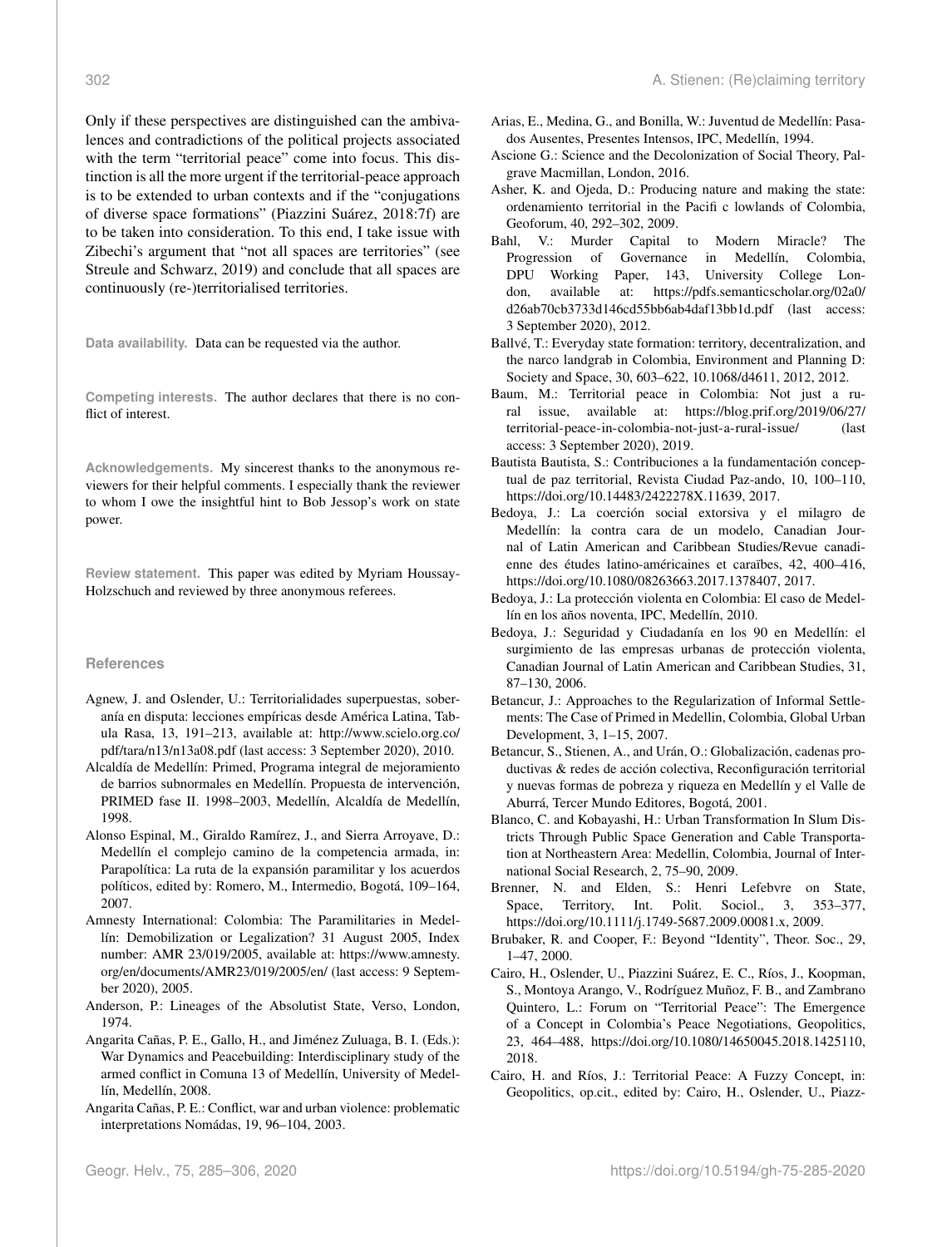ini Suárez, E. C., Ríos, J., Koopman, S., Montoya Arango, V., Rodríguez Muñoz, F. B., and Zambrano Quintero, L., 2–5, 2018.

- Carroll, L. A.: Violent Democratization, Social Movements, Elites, and Politics in Colombia's Rural War Zones, 1984–2008. University of Notre Dame Press, Indiana, 2011.
- Castro, J.: Descentralizar para paci?car. Editorial Ariel, Bogotá, 1998.
- Ceballos Melguizo, R. and Cronshaw, F.: The Evolution of Armed Conflict in Medellín: An Analysis of the Major Actors, Latin American Perspectives, 28, Colombia: The Forgotten War, 110– 131, 2001.
- Civico, A.: "We are Illegal, but not Illegitimate": Modes of Policing in Medellin, Colombia, Polar.-Politt. Leg. Anth., 35, 77–93, https://doi.org[/10.1111/j.1555-2934.2012.01180.x,](https://doi.org/10.1111/j.1555-2934.2012.01180.x) 2012.
- Clarke, A. Y. and McCall, L.: Intersectionality and social explanation in social science research, Du Bois Rev., 10, 349–363, 2013.
- Colak-Abello, A. and Pearce, J.: Securing the global city? An analysis of the 'Medellín Model' through participatory research. Conflict, Security and Development, 15, 197–228, 2015.
- Consejería Presidencial para Medellín y su Ara Metropolitana: Programa integral de mejoramiento de barrios subnormales en Medellín – PRIMED. Estudio de factibilidad, Consejería Presidencial para Medellín y su Area Metropolitana, Municipio de Medellín, CORVIDE, Medellín, 1993.
- Coupé, F.: Las urbanizaciones piratas en Medellín: el caso de la familia Cock, CEHAP, Medellín, 1993.
- Courtheyn, C.: Territories of peace: alter-territorialities in Colombia's San José de Apartadó Peace Community, J. Peasant Stud., 45, 1432–1459, https://doi.org[/10.1080/03066150.2017.1312353,](https://doi.org/10.1080/03066150.2017.1312353) 2018.
- Cuestas-Caza, J.: Sumak Kawsay is not Buen Vivir, Alternautas, (Re)Searching Development: The Abya Yala Chapter, available at: [http://www.alternautas.net/blog/2018/3/2/](http://www.alternautas.net/blog/2018/3/2/sumak-kawsay-is-not-buen-vivir) [sumak-kawsay-is-not-buen-vivir](http://www.alternautas.net/blog/2018/3/2/sumak-kawsay-is-not-buen-vivir) (last access: 3 September 2020), 2018.
- Daniels Puello, A.: La paz territorial en Los Montes de María: retos y desafíos para su construcción, Palobra 15, 150– 169, https://doi.org[/10.32997/2346-2884-vol.15-num.15-2015-](https://doi.org/10.32997/2346-2884-vol.15-num.15-2015-841) [841,](https://doi.org/10.32997/2346-2884-vol.15-num.15-2015-841) 2015.
- Demarest, G.: Urban Land Use by Illegal Armed Groups in Medellin, Small Wars Journal, 10, availabe at: [https://smallwarsjournal.com/jrnl/art/](https://smallwarsjournal.com/jrnl/art/urban-land-use-by-illegal-armed-groups-in-medellin) [urban-land-use-by-illegal-armed-groups-in-medellin](https://smallwarsjournal.com/jrnl/art/urban-land-use-by-illegal-armed-groups-in-medellin) (last access: 3 September 2020), 2011.
- Derks-Normandin, M.: Building peace in the midst of conflict: Improving security and finding durable solutions to displacements in Colombia, Brookings Institute, Washington, availabe at: [https://www.brookings.edu/wp](https://www.brookings.edu/wp-content/uploads/2016/06/Building-Peace-in-the-Midst-of-ViolenceImproving-Security-and-Finding-Durable-Solutions-to-Displacement-in-Colombia-September-17-2014.pdf)[content/uploads/2016/06/Building-Peace-in-the-Midst-of-](https://www.brookings.edu/wp-content/uploads/2016/06/Building-Peace-in-the-Midst-of-ViolenceImproving-Security-and-Finding-Durable-Solutions-to-Displacement-in-Colombia-September-17-2014.pdf)[ViolenceImproving-Security-and-Finding-Durable-Solutions-to-](https://www.brookings.edu/wp-content/uploads/2016/06/Building-Peace-in-the-Midst-of-ViolenceImproving-Security-and-Finding-Durable-Solutions-to-Displacement-in-Colombia-September-17-2014.pdf)[Displacement-in-Colombia-September-17-2014.pdf](https://www.brookings.edu/wp-content/uploads/2016/06/Building-Peace-in-the-Midst-of-ViolenceImproving-Security-and-Finding-Durable-Solutions-to-Displacement-in-Colombia-September-17-2014.pdf) (last access: 3 September 2020), 2014.
- de Sousa Santos, B.: Crítica de la razón indolente: contra el desperdicio de la experiencia, Para un nuevo sentido común: la ciencia, el derecho y la política en la transición paradigmática, vol. I, Editorial Desclée de Brouwer, Bilbao, 2003.
- DIÁLOGO-Digital Military Magazine: Territorial Consolidation in Colombia: the Right to have Territory and a Territory with Rights, Interview with Germán Chamorro de la Rosa,

available at: [https://dialogo-americas.com/articles/territorial](https://dialogo-americas.com/articles/territorial-consolidation-in-colombia-the-right-to-have-territory-and-a-territorywith-rights/)[consolidation-in-colombia-the-right-to-have-territory-and-a](https://dialogo-americas.com/articles/territorial-consolidation-in-colombia-the-right-to-have-territory-and-a-territorywith-rights/)[territorywith-rights/](https://dialogo-americas.com/articles/territorial-consolidation-in-colombia-the-right-to-have-territory-and-a-territorywith-rights/) (last access: 3 September 2020), 2014.

- DNP (Departamento Nacional de Planeación): Bases del Plan Nacional de Desarrollo (2014– 2018): Todos por un nuevo país, availabe at: [https://www.sic.gov.co/sites/default/files/documentos/](https://www.sic.gov.co/sites/default/files/documentos/LEY-1753-15 Plan Nacional de Desarrollo 2014 - 2018.pdf) [LEY-1753-15PlanNacionaldeDesarrollo2014-2018.pdf](https://www.sic.gov.co/sites/default/files/documentos/LEY-1753-15 Plan Nacional de Desarrollo 2014 - 2018.pdf) (last access: 3 September 2020), 2014.
- Duarte, C. and Bolaños Trochez, F.,: La Cartografía Social: herramienta de análisis a las conflictividades territoriales desde los saberes locales y colectivos, La Silla Vacía, 7 Noviembre, available at: [http://lasillavacia.com/silla-llena/red-etnica/historia/la](http://lasillavacia.com/silla-llena/red-etnica/historia/la-cartografia-social-herramienta-de-analisis-las-conflictividades)[cartografia-social-herramienta-de-analisis-las-conflictividades](http://lasillavacia.com/silla-llena/red-etnica/historia/la-cartografia-social-herramienta-de-analisis-las-conflictividades) (last access: 3 September 2020), 2017.
- Duarte, C. and Castaño, A.: ¿Territorio(s)? Derechos de propiedad comunes y colectivos en la ruralidad colombiana, Instituto de Estudios Interculturales. Cali: Universidad Javeriana de Cali, La Silla Llena, 24 Octubre, available at: [http://lasillavacia.com/silla](http://lasillavacia.com/silla-llena/red-etnica/historia/territorios-derechos-de-propiedad-comunes-y-colectivos-en-la)[llena/red-etnica/historia/territorios-derechos-de-propiedad](http://lasillavacia.com/silla-llena/red-etnica/historia/territorios-derechos-de-propiedad-comunes-y-colectivos-en-la)[comunes-y-colectivos-en-la](http://lasillavacia.com/silla-llena/red-etnica/historia/territorios-derechos-de-propiedad-comunes-y-colectivos-en-la) (last access: 3 September 2020), 2017.
- Dugas, J. (Ed.): La Constitución de 1991: Un pacto social viable? Fondo Editorial CEREC, Universidad de los Andes, Bogotá, 1993.
- Elden, S.: Land, terrain, territory, Prog. Human Geog., 34, 799–817, https://doi.org[/10.1177/0309132510362603,](https://doi.org/10.1177/0309132510362603) 2010.
- Fajardo, D.: Estudio sobre los orígenes del conflicto social armado, razones de su persistencia y sus efectos más profundos en la sociedad colombiana, Comisión Histórica del Conflicto y sus Víctimas, Bogotá, 2015.
- Fernandes, B. M.: Territorios: teorías y disputas por el desarrollo rural. Novedades en población, 17, enero-junio, 116– 133, available at: [http://www.novpob.uh.cu/index.php/NovPob/](http://www.novpob.uh.cu/index.php/NovPob/article/download/52/84) [article/download/52/84](http://www.novpob.uh.cu/index.php/NovPob/article/download/52/84) (last access: 3 September 2020), 2013.
- Fernandes, B. M.: Movimentos socioterritoriais e movimentos socioespaciais: Contribuição teórica para uma leitura geográfica dos movimentos sociais, OSAL, Observatorio Social de América Latina, VI, available at: [http://bibliotecavirtual.clacso.](http://bibliotecavirtual.clacso.org.ar/clacso/osal/20110312111042/34MFernandes.pdf) [org.ar/clacso/osal/20110312111042/34MFernandes.pdf](http://bibliotecavirtual.clacso.org.ar/clacso/osal/20110312111042/34MFernandes.pdf) (last access: 3 September 2020), 2005.
- Forero, L. F. and Urrea, D.: Territorial Peace and Land Grabbing in Colombia, Dismantle Corporate Power. Concepts of peace in dispute, Agrarian Justice, 30, available at: [https://www.stopcorporateimpunity.org/](https://www.stopcorporateimpunity.org/territorial-peace-land-grabbing-colombia/) [territorial-peace-land-grabbing-colombia/,](https://www.stopcorporateimpunity.org/territorial-peace-land-grabbing-colombia/) 2016.
- Franco, V. L.: Violence, urban conflicts and civil war: the case of the city of Medellín in the nineties, available at: [https://core.ac.](https://core.ac.uk/download/pdf/35224352.pdf) [uk/download/pdf/35224352.pdf](https://core.ac.uk/download/pdf/35224352.pdf) (last access: 3 September 2020), 2003.
- Franco, V. L.: Violencias, Conflictos urbanos y Guerra civil: el caso de la ciudad de Medellín en la década de los 90, in: Violencias y conflictos urbanos, edited by: Balbín, J., IPC, Medellín, 60–111, 2004.
- Franco, V. L.: El mercenarismo corporativo y la sociedad contrainsurgente, Estudios políticos, 21, Instituto de estudios políticos, Universidad de Antioquia, julio–diciembre, 55–82, 2002.
- Franco, V. L.: Orden contrainsurgente y dominación, Siglo del Hombre, Bogotá, 2009.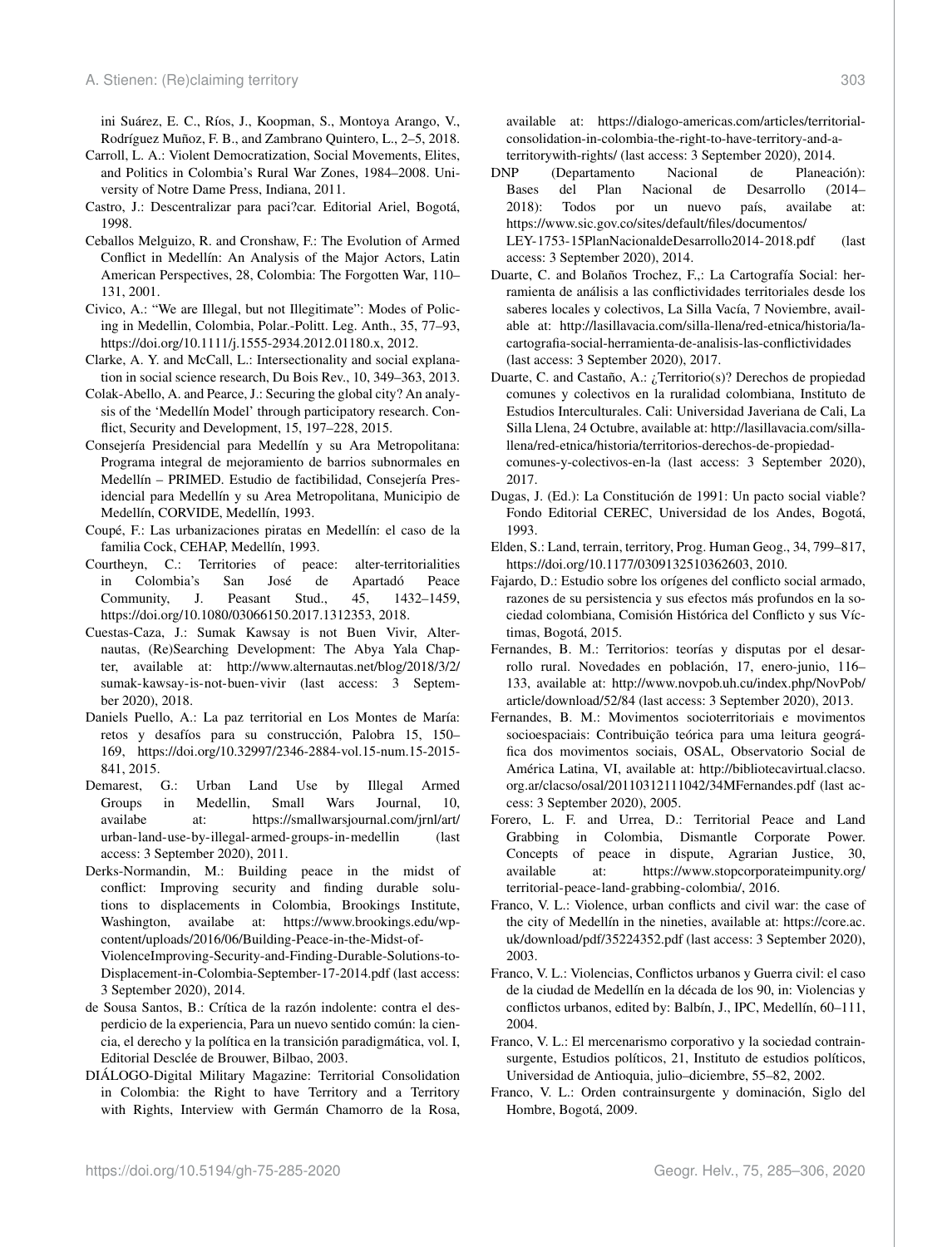- Franz, T.: Urban Governance and Economic Development in Medellín. An "Urban Miracle"? Latin American Perspectives, 213, 44, 52–70, https://doi.org[/10.1177/0094582X16668313,](https://doi.org/10.1177/0094582X16668313) 2017.
- García Cardona, S. E.: Paz territorial: ni territorios, ni paz, Revista Nova et Vera, 2, available at: [http:](http://www.urosario.edu.co/revista-nova-et-vetera/Vol-2-Ed-18/Omnia/Paz-territorial-ni-territorios,-ni-paz/) [//www.urosario.edu.co/revista-nova-et-vetera/Vol-2-Ed-18/](http://www.urosario.edu.co/revista-nova-et-vetera/Vol-2-Ed-18/Omnia/Paz-territorial-ni-territorios,-ni-paz/) [Omnia/Paz-territorial-ni-territorios,-ni-paz/](http://www.urosario.edu.co/revista-nova-et-vetera/Vol-2-Ed-18/Omnia/Paz-territorial-ni-territorios,-ni-paz/) (last access: 3 September 2020), 2016.
- García Lozano, L. F. : La tensión de los derechos: soberanía nacional vs. soberanía territorial. Revista Prolegómenos Derechos y Valores, 19, 37, 147–162, https://doi.org[/10.18359/prole.1685,](https://doi.org/10.18359/prole.1685) 2016.
- Gil Ramírez, M. J.:, Paramilitarismo y conflicto urbano. Relaciones entre el conflicto político armado nacional y las violencias preexistentes en la ciudad de Medellín: 1997–2005. Maestría, Instituto de Estudios Políticos, Universidad de Antioquia, Medellín, 2009.
- Gil Ramínez, M. Y.: Medellín 1993–2013: Una ciudad que no logra encontrar el camino para salir definitivamente del laberinto, Woodrow Wilson International Center for Scholars, Washington, available at: [https://www.wilsoncenter.org/sites/default/](https://www.wilsoncenter.org/sites/default/files/GilRamirez-Colombia-2013.pdf) [files/GilRamirez-Colombia-2013.pdf](https://www.wilsoncenter.org/sites/default/files/GilRamirez-Colombia-2013.pdf) (last access: 3 September 2020), 2013.
- Giraldo Ramírez, J., and Preciado Restrepo, A.: Medellin, From Theatre of War to Security Laboratory, Stability: International Journal of Security & Development, 4, 1–14, 2015.
- GMH (Grupo de Memoria Histórica): La huella invisible de la guerra: desplazamiento forzado en la Comuna 13, Taurus, Bogotá, available at: [http://www.centrodememoriahistorica.](http://www.centrodememoriahistorica.gov.co/descargas/informes2011/informe_comuna13_la_huella_invisible_de_la_guerra.pdf) [gov.co/descargas/informes2011/informe\\_comuna13\\_la\\_huella\\_](http://www.centrodememoriahistorica.gov.co/descargas/informes2011/informe_comuna13_la_huella_invisible_de_la_guerra.pdf) [invisible\\_de\\_la\\_guerra.pdf](http://www.centrodememoriahistorica.gov.co/descargas/informes2011/informe_comuna13_la_huella_invisible_de_la_guerra.pdf) (last access: 3 September 2020), 2011.
- Gobierno de la República de Colombia and FARC-EP (Fuerzas Armadas Revolucionarias de Colombia – Ejército del Pueblo): Acuerdo Final para la terminación del conflicto y la construcción de una paz estable y duradera, 24 de noviembre 2016, available at: <https://peacemaker.un.org/node/2924> (last access: 3 September 2020), 2016.
- Gramsci, A.: Selections from the Prison Notebooks, edited and translated by: Hoare, Q. and Nowell Smith, G., International Publishers, New York, 1971.
- Gramsci, A.: Antonio Gramsci: Selections from the Political Writings, 1910–1920, edited by: Hoare, Q., Lawrence and Wishart, London, 1977.
- Gruner, S.: Territory, Autonomy, and the Good Life: Afro-Colombian and Indigenous Ethno-Territorial Movements in Colombia's Peace Process. Journal of Latin American and Caribbean Anthropology, 22, 174–182, https://doi.org[/10.1111/jlca.12269,](https://doi.org/10.1111/jlca.12269) 2017.
- Guarín, S.: La paz territorial y sus dilemas: la participación ciudadana. Razón Pública, enero 25, available at: [https://razonpublica.com/](https://razonpublica.com/la-paz-territorial-y-sus-dilemas-la-participacion-ciudadana/) [la-paz-territorial-y-sus-dilemas-la-participacion-ciudadana/](https://razonpublica.com/la-paz-territorial-y-sus-dilemas-la-participacion-ciudadana/) (last access: 3 September 2020), 2016.
- Gutiérrez Sanín, F. and Jaramillo, A. M.: Crime, (counter- )insurgency and the privatization of security – the case of Medellín, Colombia, Environ. Urban., 16, 17–30, 2004.
- Hernández Peña, Y. T.: El ordenamiento territorial y su construcción social en Colombia: ¿un instrumento para el desarrollo sus-

tentable?, Cuadernos de Geografía, Revista Colombiana de Geografía, 19, 97–109, 2010.

- Haesbaert, R.: Del mito de la desterritorialización a la multiterritorialidad, Cultura y representaciones sociales, 8, 15, 2013.
- Holston, J.: Insurgent Citizenship in an Era of Global Urban Peripheries, City&Society, 21, 245–267, 2009.
- Humphrey, M. and Valverde, E.: A Tale of Dual Cities: The Urban Miracle and Humanitarian Crisis Maps of Medellín (2002– 2015), Journal of Iberian and Latin American Research, 23, 159– 177, https://doi.org[/10.1080/13260219.2017.1365927,](https://doi.org/10.1080/13260219.2017.1365927) 2017.
- Hylton, F.: Medellín's makeover, New Left Rev., 44, 70–89, 2007.
- Hylton, F.: The cold war that didn't end: paramilitary modernization and the Medellín miracle, in: A Century of Revolution: Insurgent and Counterinsurgent Violence during Latin America's Long Cold War, edited by: Grandin, G. and Gilbert J., Duke University Press, Durham, NC, 338–370, 2010.
- Hylton, F.: Medellín, cambio extremo, Ensayos Económicos, 23, 13–30, 2014.
- Jaramillo, S.: La paz territorial. Cambridge, MA, USA: Lecture at Harvard University, available at: [http://www.](http://www.interaktive-demokratie.org/files/downloads/La-Paz-Territorial.pdf) [interaktive-demokratie.org/files/downloads/La-Paz-Territorial.](http://www.interaktive-demokratie.org/files/downloads/La-Paz-Territorial.pdf) [pdf](http://www.interaktive-demokratie.org/files/downloads/La-Paz-Territorial.pdf) (last access: 3 September 2020), 2014.
- Jaramillo, A. M., Ceballos, R., and Villa, M.: En la Encrucijada: Conflicto y Cultura Política en el Medellín de los Noventa, Corporación Región, Medellín, 1998.
- Jessop, B.: State Power: A Strategic-Relational Approach, Polity, Cambridge, 2008.
- Kerner, I.: Relations of difference: Power and inequality in intersectional and postcolonial feminist theories, Current Sociology Review 2017, 65, 846–866, https://doi.org[/10.1177/0011392116665152,](https://doi.org/10.1177/0011392116665152) 2016.
- Koopman, S.: A Plural and Territorial Peace, in: Geopolitics, op.cit., edited by: Cairo, H., Oslender, U., Piazzini Suárez, E. C., Ríos, J., Koopman, S., Montoya Arango, V., Rodríguez Muñoz, F. B., and Zambrano Quintero, L., 8–10, 2018.
- Lamb, R. D.: Microdynamics of Illegitimacy and Complex Urban Violence in Medellín, Colombia. PhD, University of Maryland, College Park, Maryland, 2010.
- Lefebvre, H.: La Production de l'espace, Anthropos, Paris, 1974.
- Lefebvre, H.: The Production of Space, Blackwell, Oxford, 1991.
- Lefebvre, H.: State, Space, World, Selected essays, edited by: Brenner, N. and Elden, S., University of Minnesota Press, Minneapolis, Londen, 2009.
- Maclean, K.: Social Urbanism and the Politics of Violence, The Medellín Miracle, Palgrave Macmillan, London, 2015.
- Maldonado, D.: La participación ciudadana en la construcción de la paz territorial en Colombia. Redprodepaz, Bogotá, available at: [http://redprodepaz.org.co/sabemos-como/wp](http://redprodepaz.org.co/sabemos-como/wp-content/uploads/2016/05/5_La-participacion-ciudadana-en-la-construccion-de-la-paz-territorial-en-Colombia.pdf)[content/uploads/2016/05/5\\_La-participacion-ciudadana-en-la](http://redprodepaz.org.co/sabemos-como/wp-content/uploads/2016/05/5_La-participacion-ciudadana-en-la-construccion-de-la-paz-territorial-en-Colombia.pdf)[construccion-de-la-paz-territorial-en-Colombia.pdf](http://redprodepaz.org.co/sabemos-como/wp-content/uploads/2016/05/5_La-participacion-ciudadana-en-la-construccion-de-la-paz-territorial-en-Colombia.pdf) (last access: 3 September 2020), 2016.
- Marcus, G.: Ethnography in/of the World System: The Emergence of Multi-Sited Ethnography, Annu. Rev. Anthropol., 24, 95–117, 1995.
- Medina, G.: Historia sin fin: Las milicias en Medellín en la década del noventa, IPC, Medellín, 2006.
- Mondragón, H.: Acumulación mediante la guerra, Deslinde, 46, 30–36, https://cedetrabajo.org/wp-content/uploads/2012/08/46- 9.pdf, 2010.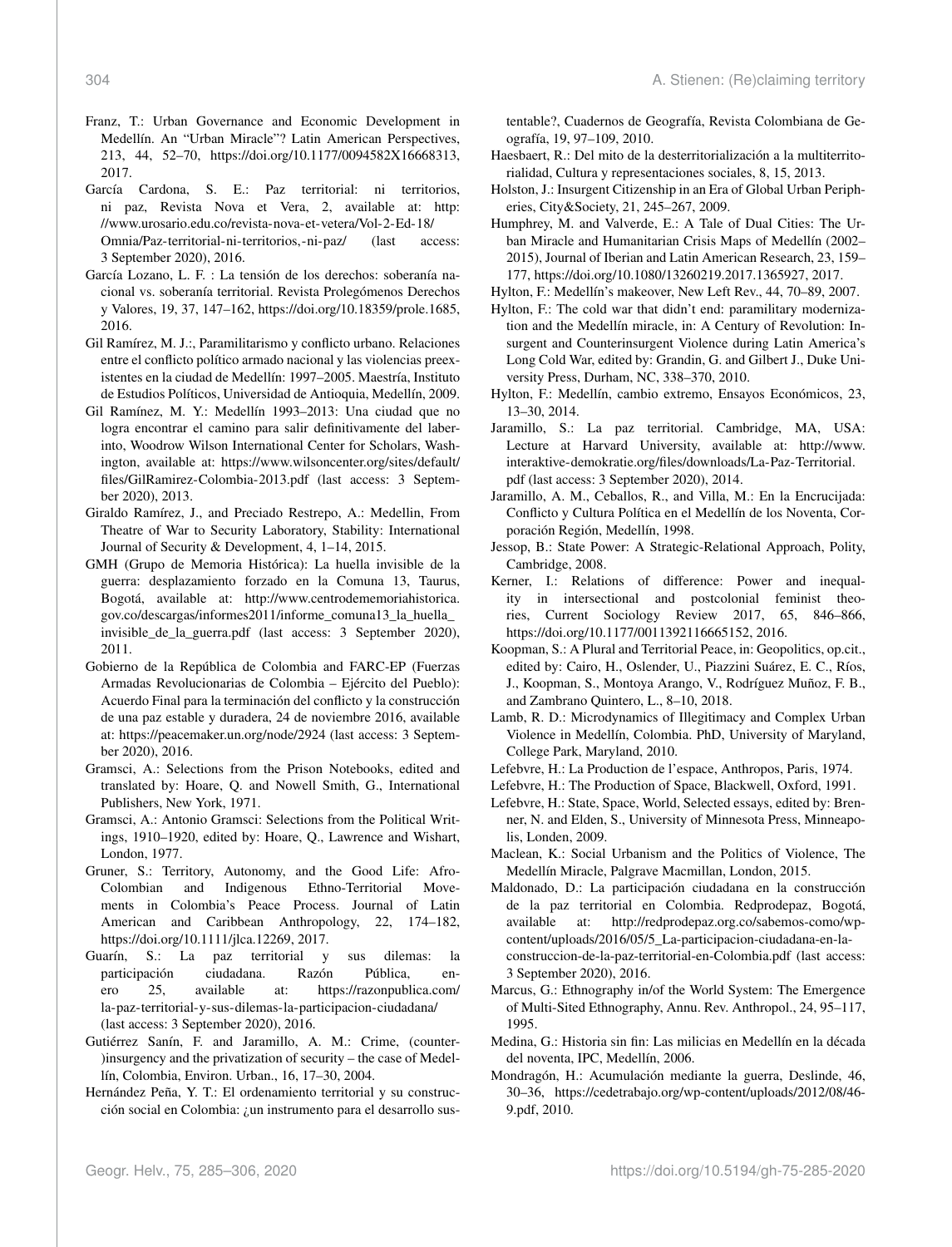- Montañez-Gómez, G.: Territorios para la paz en Colombia: procesos entre la vida y el capital, Bitácora, 26, 11–28, https://doi.org[/10.15446/bitacora.v26n2.59298,](https://doi.org/10.15446/bitacora.v26n2.59298) 2016.
- Montoya Arango, V.: Spatial Justice: The Territorial Dynamics of the Colombian Conflict and Its Resolution, in: Geopolitics, op.cit., edited by: Cairo, H., Oslender, U., Piazzini Suárez, E. C., Ríos, J., Koopman, S., Montoya Arango, V., Rodríguez Muñoz, F. B., and Zambrano Quintero, L., 10–12, 2018.
- Mora Vera, G. A.: The land conflict over the resguardos between the indigenous people and the government in Colombia, Reflexión Política, 17, 88–99, 2015.
- Moreno, C. (Ed.): Procesos y Tendencias de la Decentralización en Colombia, Fundación Universidad Central, Bogotá, 1997.
- Moreno Segura, L.: La geografía de la paz en Colombia, IdenCity, Octubre 4, available at: [https://www.idencityconsulting.com/](https://www.idencityconsulting.com/la-geografia-de-la-paz-en-colombia/) [la-geografia-de-la-paz-en-colombia/](https://www.idencityconsulting.com/la-geografia-de-la-paz-en-colombia/) (last access: 3 September 2020), 2017.
- Municipio de Medellín: PRIMED: Una experiencia exitosa en la intervención urbana, Multigráficas, Medellín, 1996.
- Ng'weno, B.: Turf Wars: Territory and Citizenship in the Contemporary State, Stanford University Press, Standford, 2007.
- Ng'weno, B.: ¿Puede la etnicidad reemplazar lo racial? Afrocolombianos, indigenidad y el Estado multicultural en Colombia, Revista Colombiana de Antropología, 49, 71–104, 2013.
- Olarte-Olarte, M. C.: De la paz territorial a la pacificación territorial: los poderes de policía antimotines y el disenso socioambiental en la implementación del Acuerdo de Paz en Colombia, Revista de Estudios Sociales, 67, available at: <http://journals.openedition.org/revestudsoc/29915> (last access: 3 September 2020), 2019.
- Ordóñez Gómez, F.: Zonas de Reserva Campesina. Bogotá: Instituto Latinoamericano de Servicios Legales Alternativos-ILSA, Gente Nueva editorial, available at: [http://209.177.156.169/](http://209.177.156.169/libreria_cm/archivos/pdf_305.pdf) [libreria\\_cm/archivos/pdf\\_305.pdf,](http://209.177.156.169/libreria_cm/archivos/pdf_305.pdf) 2012.
- Oslender, U.: Overlapping Territorialities: The Afro-Colombian Experience Before "Territorial Peace", in: Geopolitics, op.cit., edited by: Cairo, H., Oslender, U., Piazzini Suárez, E. C., Ríos, J., Koopman, S., Montoya Arango, V., Rodríguez Muñoz, F. B., and Zambrano Quintero, L., 18-21, 2018.
- Paladini, B.: Paz territorial: reconocimiento y diálogo. Ponencia presentada en el Encuentro Internacional "Restitución de tierras y derechos territoriales en contextos de transición hacia la paz", Universidad Nacional de Colombia, Bogotá, available at: [https://www.academia.edu/26571601/Encuentro\\_Internacional\\_](https://www.academia.edu/26571601/Encuentro_Internacional_ Restituci%C3%B3n_de_ Tierras_ y_Derechos_ Territoriales_ en_Contextos_ de_Transici%C3%B3n_ Hacia_ la_Paz_) [Restituci%C3%B3n\\_de\\_Tierras\\_y\\_Derechos\\_Territoriales\\_en\\_](https://www.academia.edu/26571601/Encuentro_Internacional_ Restituci%C3%B3n_de_ Tierras_ y_Derechos_ Territoriales_ en_Contextos_ de_Transici%C3%B3n_ Hacia_ la_Paz_) [Contextos\\_de\\_Transici%C3%B3n\\_Hacia\\_la\\_Paz\\_](https://www.academia.edu/26571601/Encuentro_Internacional_ Restituci%C3%B3n_de_ Tierras_ y_Derechos_ Territoriales_ en_Contextos_ de_Transici%C3%B3n_ Hacia_ la_Paz_) (last access: 3 September 2020), 2016.
- Pfeiffer, S.: Territorial peacebuilding in Colombia: the opportunity to do what has not been achieved before? Report, NOREF-The Norwegian Peacebuilding Resource Centre, available at: [https://www.files.ethz.ch/isn/192284/](https://www.files.ethz.ch/isn/192284/d6c6acc131e49dbc761018bfe2951621.pdf) [d6c6acc131e49dbc761018bfe2951621.pdf](https://www.files.ethz.ch/isn/192284/d6c6acc131e49dbc761018bfe2951621.pdf) (last access: 3 September 2020), 2015.
- Piazzini Suárez, C. E.: Beyond the Countryside: Territorial Focus in the Process of Negotiation and Implementation of the Peace Agreement in Colombia, in: Geopolitics, op.cit., edited by: Cairo, H., Oslender, U., Piazzini Suárez, E. C., Ríos, J., Koopman, S., Montoya Arango, V., Rodríguez Muñoz, F. B., and Zambrano Quintero, L., 5-8, 2018.
- Pineda Camacho, R.: La Constitución de 1991 y la perspectiva del multiculturalismo en Colombia, Alteridades, 7, 107– 129, available at: [https://alteridades.izt.uam.mx/index.php/Alte/](https://alteridades.izt.uam.mx/index.php/Alte/article/view/516/0) [article/view/516/0](https://alteridades.izt.uam.mx/index.php/Alte/article/view/516/0) (last access: 3 September 2020), 1997.
- Porto-Gonçalves, C. W.: De Saberes y de Territorios: diversidad y emancipación a partir de la experiencia latino-americana, Polis, Revista Latinoamericana, 22, 121–136, 2009.
- Porto-Gonçalves, C. W.: Da geografia ás geo-grafías: um mundo em busca de novas territorialidades, in: La guerra infinita, Hegemonía y terror mundial, edited by: Ceceña, A. E. and Sader, E., CLACSO, Buenos Aires, 217–256, 2002.
- PRIMED: Manual pautas de intervención social del grupo central de promoción, mayo, PRIMED and CORVIDE, Medellín, 1994.
- PRIMED: Integral Program of Subnormal District improvement in Medellín. A successful experience of urban intervention, Multigráficas Ltda, Medellín, 1996.
- Restrepo Rico, S.: Participatory Integral Upgrading In Latin America, The Importance of Participatory Practices for Urban Upgrading Programmes, PhD, TU Darmstadt, Darmstadt, available at: <https://tuprints.ulb.tu-darmstadt.de/id/eprint/6900> (last access: 3 September 2020), 2017.
- Rice, C.: Iraq and US policy, Opening remarks before the Senate Foreign Relations Committee, Washington, DC, 19 October, available at: [http://2001-2009.state.gov/secretary/rm/2005/](http://2001-2009.state.gov/secretary/rm/2005/55303.htm) [55303.htm](http://2001-2009.state.gov/secretary/rm/2005/55303.htm) (last access: 3 September 2020), 2005.
- Robledo Silva, P.: La autonomía municipal en Colombia, Universidad Externado de Colombia, Bogotá, 2010.
- Rodríguez Muñoz, F. B.: Peasant Reserve Zones: Internal Geopolitics, Territorial Ordering, and Territorial Peace in Colombia, in: Geopolitics, op.cit., edited by: Cairo, H., Oslender, U., Piazzini Suárez, E. C., Ríos, J., Koopman, S., Montoya Arango, V., Rodríguez Muñoz, F. B., and Zambrano Quintero, L., 13–15, 2018.
- Roldán, M.: Wounded Medellin: Narcotics Traffic Against a Background of Industrial Decline, in: Wounded Cities: Destruction and Reconstruction in a Globalized World, edited by: Schneider, J. and Susser, I., Berg, Oxford, New York, 129–148, 2003.
- Romero, M.: Desafíos de la paz territorial. UN-Periódico No.185, Universidad Nacional de Colombia, p. 2, available at: [http:](http://pensamiento.unal.edu.co/fileadmin/recursos/focos/piensa-paz/columnas/UNPeriodico185_Desafios_de_la_paz_territorial.pdf) [//pensamiento.unal.edu.co/fileadmin/recursos/focos/piensa-paz/](http://pensamiento.unal.edu.co/fileadmin/recursos/focos/piensa-paz/columnas/UNPeriodico185_Desafios_de_la_paz_territorial.pdf) [columnas/UNPeriodico185\\_Desafios\\_de\\_la\\_paz\\_territorial.pdf](http://pensamiento.unal.edu.co/fileadmin/recursos/focos/piensa-paz/columnas/UNPeriodico185_Desafios_de_la_paz_territorial.pdf) (last access: 2 September 2020), 2015.
- Rozema, R.: Urban DDR-processes: paramilitaries and criminal networks in Medellín, Colombia, J. Lat. Am. Stud., 40, 423–452, https://doi.org[/10.1017/S0022216X08004392,](https://doi.org/10.1017/S0022216X08004392) 2008.
- Ruano Jiménez, A. J.: Sociedad en movimiento tejiendo paz territorial en Nariño, Sociedad y Economía, 36, 123–138, https://doi.org[/10.25100/sye.v0i36.7459,](https://doi.org/10.25100/sye.v0i36.7459) 2019.
- Salcedo García, L.: Propuestas de paz territorial desde los movimientos sociales: multiculturalismo, ordenamiento territorial y ejemplos de paz territorial, Análisis, 10, Observatorio Colombiano de Violencia y Gobernanza, Friedrich Ebert Stiftung, available at: [http://library.fes.de/pdf-files/bueros/](http://library.fes.de/pdf-files/bueros/kolumbien/12155.pdf) [kolumbien/12155.pdf](http://library.fes.de/pdf-files/bueros/kolumbien/12155.pdf) (last access: 3 September 2020), 2015.
- Sánchez, C.: Autonomía, Estados pluriétnicos y plurinacionales, in: Pueblos indígenas constitucionales y reformas políticas en América Latina, edited by: Yrigoyen, R. Z., Instituto Latinoamericano de Servicios Legales Alternativos, Inesc, Instituto Internacional de Derecho y Sociedad, Lima, 81–109, 2010.